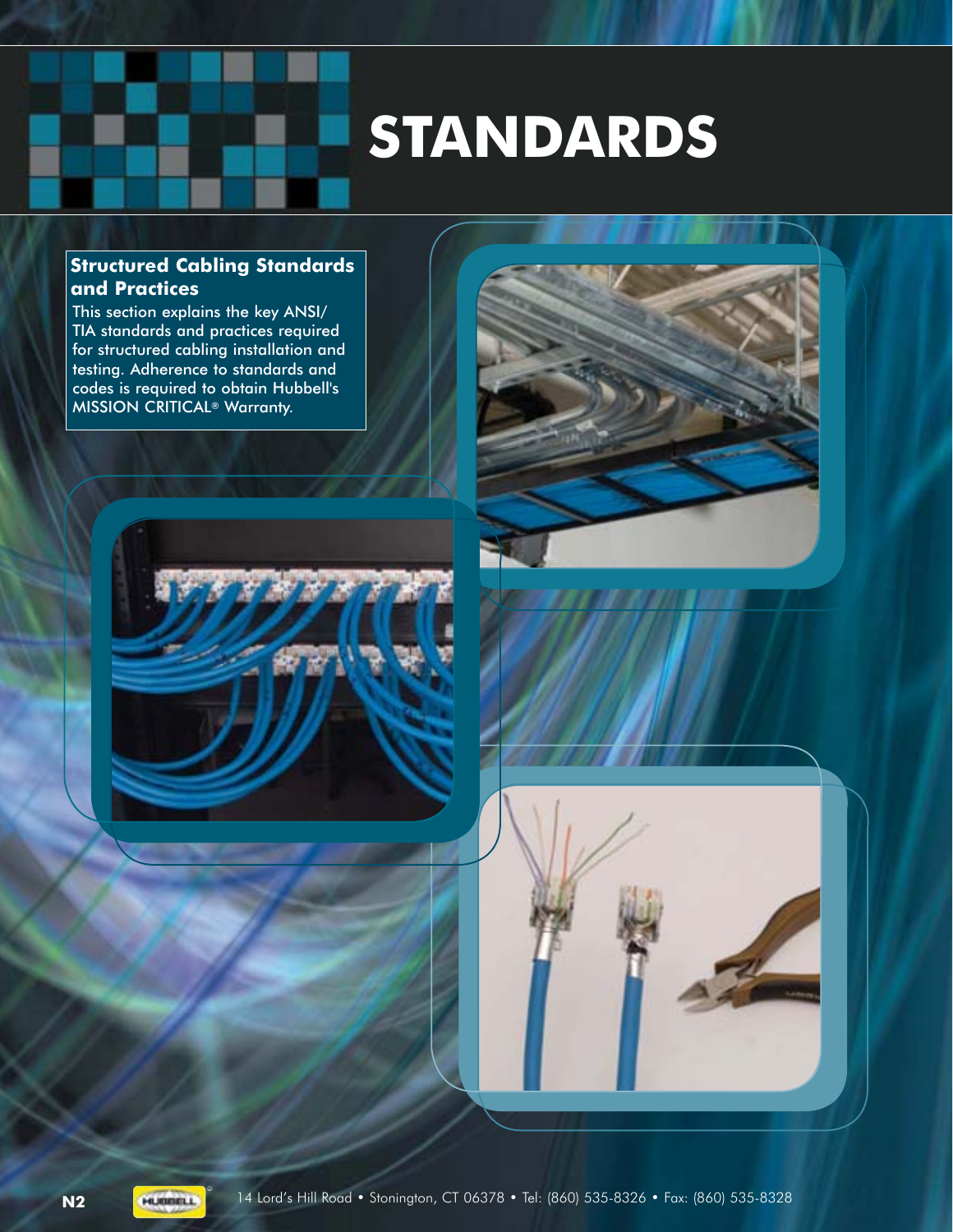STRUCTURED CABLING STANDARDS AND PRACTICES•RESIDENTIAL CABLING•FIBER CABLING AND COMPONENT COPPER CABLING REQUIREMENTS•PATHWAYS AND SPACES•INTERNATIONAL STANDARDS•PERMANENT LINK AN FIELD TESTING•FIBER INSTALLATION PRACTICES•BUILDING AUTOMATION SYSTEMS•APPLICATION GUIDELINES• FOR COMMERCIAL BUILDINGS•GLOSSARY•UTP CABLING COMPONENTS PERFORMANCE•BACKBONE & HORIZ CABLING STRUCTURE•TELECOMMUNICATIONS PATHWAYS AND SPACES•ADMINISTRATION•RESIDENTIAL CABLIN **TELECOMMUNICATIONS STANDARD+UTP WIRING CONVENTIONS•CABLING STANDARDS•PRODUCT TESTING•**<br>TELECOMMUNICATIONS STANDARD+UTP WIRING CONVENTIONS•CABLING STANDARDS•PRODUCT TESTING• AND BONDING•INDUSTRIAL ETHERNET APPLICATIONS•WORK AREA•UTP PERMANENT LINK•CHANNEL FIELD TES

| Subject                                                                                        | Page |
|------------------------------------------------------------------------------------------------|------|
| Introduction - Structured Cabling Standards Evolution                                          | .N4  |
|                                                                                                |      |
|                                                                                                |      |
|                                                                                                |      |
|                                                                                                |      |
| ANSI/TIA-568-C.1: Backbone and Horizontal Cabling StructureN9                                  |      |
|                                                                                                |      |
| ANSI/TIA-568-C.2: Balanced Twisted Pair Cabling ComponentsN12                                  |      |
| ANSI/TIA-568-C.2: UTP Permanent Link and Channel Field Testing                                 | .N13 |
|                                                                                                |      |
|                                                                                                |      |
|                                                                                                | N16  |
|                                                                                                |      |
|                                                                                                |      |
| ANSI/TIA-570-B: Residential Telecommunications Cabling Standard                                | .N19 |
| ANSI/TIA-606-B: Administration Standard for Commercial<br>Telecommunications InfrastructurE    | .N20 |
| J-STD-607-A: Commercial Building Grounding and Bonding<br>Requirements for Telecommunications. | N21  |
| for Commercial Buildings                                                                       |      |
| ANSI/TIA-942: Telecommunications Infrastructure Standards<br>for Data Centers                  | .N22 |
| ANSI/TIA-1005: Industrial Telecommunication Infrastructure                                     | .N23 |
|                                                                                                |      |
|                                                                                                | .N27 |
|                                                                                                |      |
|                                                                                                | .N29 |
|                                                                                                |      |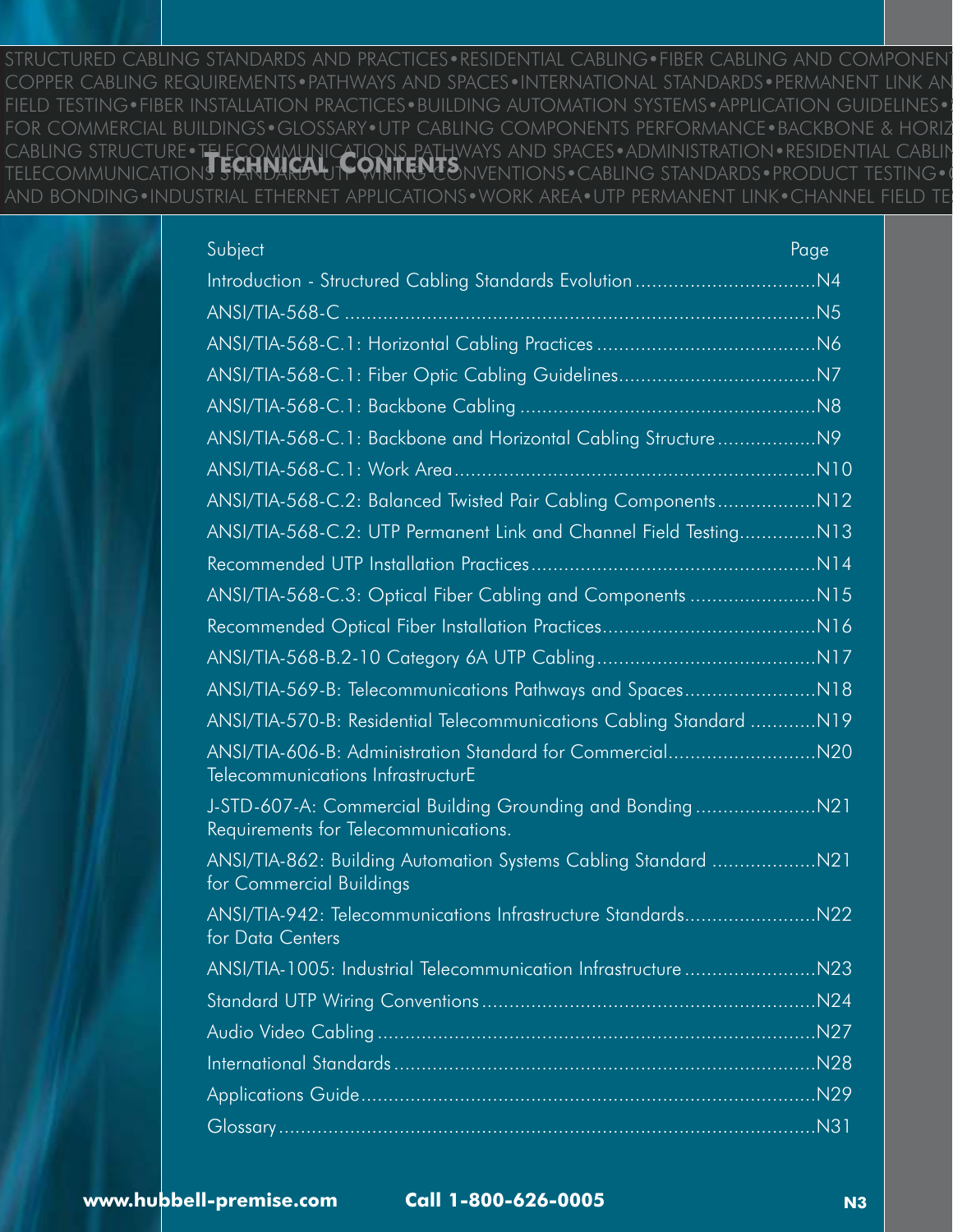### **Introduction: Structured Cabling Standards Evolution**

Industry standards are published design and performance requirements that are approved by industry ballot among cable and component manufacturers. The objective of cabling standards is to promote global inter-connectivity of equipment from diverse manufacturers. Since the release of IEEE 802.3an 10-Gigabit Ethernet (10GbE) standard in 2006, evolution of ANSI/TIA-568 structured cabling standards has achieved a new level of performance, defined as Category 6A, or Augmented Category 6. The Category 6A cabling performance requirements of Addendum ANSI/TIA-EIA-568-B.2-10 were officially ratified in February 2008.

In addition to the release of Category 6A requirements, the ANSI/TIA-568-B series of standards are being superseded by ANSI/TIA-568-C series. The new '568-C series incorporates all previously published addenda, plus a new section of generic cabling guidelines. 568C.0. These new developments are also presented in this section.



As an active contributor to and leader in cabling standards organizations such as TIA and IEEE, Hubbell manufactures products that exceed all applicable standards. Compliance to industry standards is a long-term commitment by Hubbell Premise Wiring.

Global industry standards offer the following advantages:

- Interoperability of connecting hardware.
- Backward compatibility.
- Open systems architecture.
- Ease of migration to new performance levels.
- Multi-vendor choice to the end-user.

Compliance to standards also applies to MISSION CRITICAL® objectives. MISSION CRITICAL® is defined as the delivery of long-term, uninterrupted service at stated performance levels.

This is the philosophy of Hubbell's 25-year MISSION CRITICAL® warranty. For more information about the Hubbell MISSION CRITICAL® training and installer certification, go to:

### **www.hubbell-premise.com**

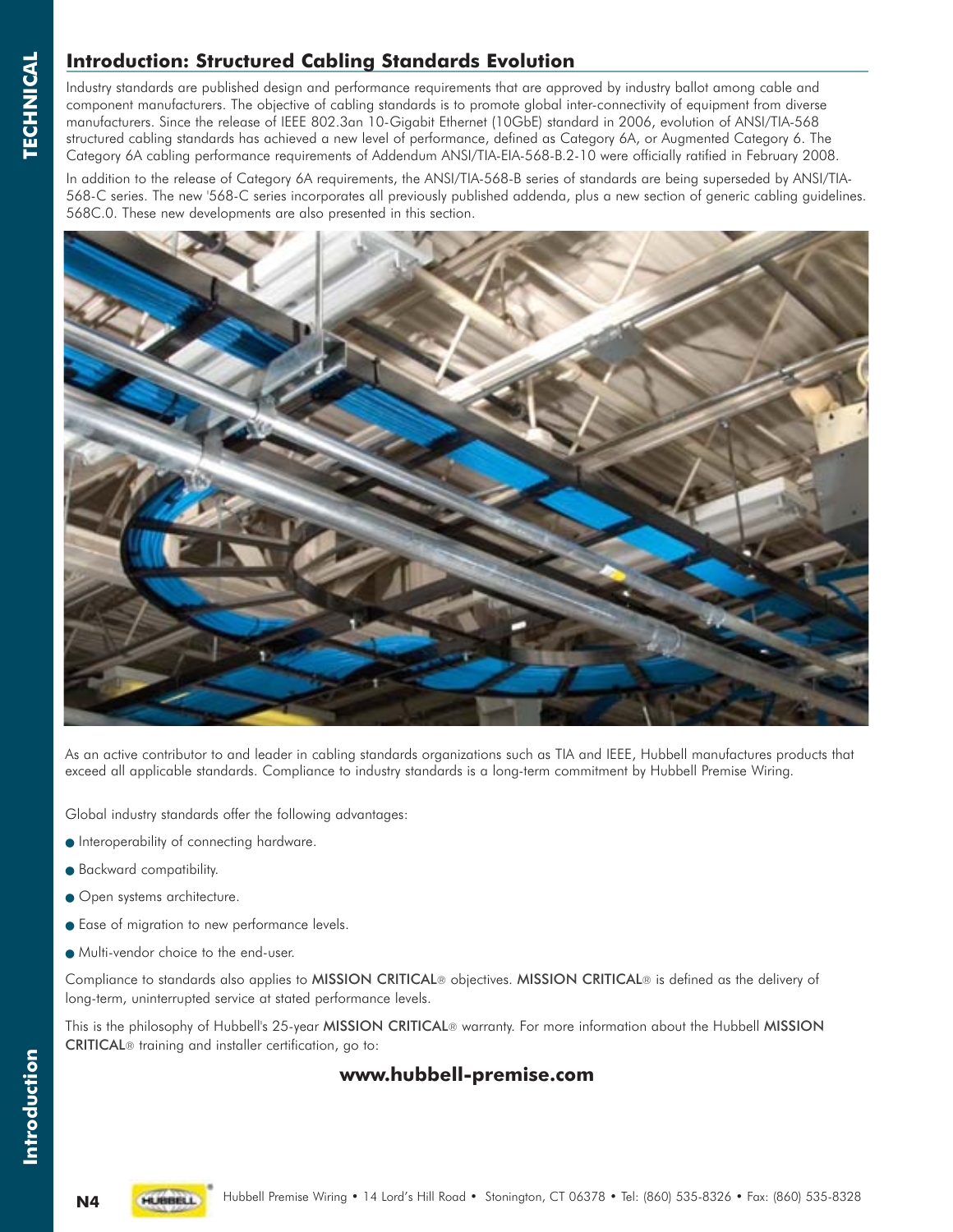# **TECHNICAL TECHNICAL**

### **Standards**

#### **ANSI/TIA-568-C**

The ANSI/TIA-568-C series of standards is a family of our individual documents. Note: the 568-C series will replace ANSI/TIA-568-B series in 2008.

- ANSI/TIA-568-C.0: "Generic Telecommunications Cabling for Customer Premises".
- ANSI/TIA-568-C.1: "Commercial Building Telecommunications Cabling Systems Standard".
- ANSI/TIA-568-C.2: "Balanced Twisted Pair Telecommunications Cabling Systems Standard".
- ANSI/TIA-568-C.3: "Optical Fiber Telecommunications Cabling Systems Standard".

ANSI/TIA-568-C.0 defines the overall premises infrastructure for copper and fiber cabling. Detailed requirements for cabling installation and field-testing are also included. TIA-568-C.1 provides detailed design requirements for horizontal and backbone cabling infrastructure and distribution facilities. TIA-568-C.2 and C.3 establish component level testing and prformance requirements for copper and fiber connecting hardware respectively.

#### **ANSI/TIA-568-C.0 and C.1: Horizontal Cabling** *(previously 568-B.1)*

The horizontal cabling in a building is a single floor cable distribution from the horizontal cross connect (HC) in the telecommunications room (TR) to the work area (WA) outlet.

#### **Recognized Horizontal Cables**

- $\blacklozenge$  4-Pair 100 $\Omega$  UTP or Screened Twisted Pair (ScTP), Category 3, 5e, 6, and 6A. • Minimum 2-Strand Multimode Fiber Optic Cable.
- $\blacklozenge$  150 $\Omega$  Shielded Twisted Pair (STP).

#### **Horizontal Cable Minimum Bend Radius and Pull Force**

- 4-Pair UTP: 4 times cable diameter. • Maximum pull force: 25 lbs.
- Fiber Cable: 10 times cable diameter. • See pages N14 and N15 for Pull Forces.

NOTE: See pages N14 and N16 for Installation Practices.

#### **Recognized Connectors**

- 8-position modular jack and plug.
	- Pin/pair assignments configured T568A or T568B.
- 568SC and ST-style fiber connectors.
- SFF fiber connectors: LC and MT-RJ.



#### **Horizontal Cabling Topology and Design Notes**

Each outlet connection in the work area has an individual cable run (link) from the TR. This represents a star topology shown in the diagram. This arrangement is most convenient for moves, adds and changes (MAC's). Any horizontal cable link is limited to 90 meters in length. Locate the TR centrally on each floor to equalize cable run lengths. As a rule, use 40% max fill for cable pathways. Allow one work area per 100 sq. ft. of floor space for design purposes.

### **www.hubbell-premise.com Call 1-800-626-0005 N5**



**ANSI/TIA-568-C**

**ANSI/TIA-568-C** 





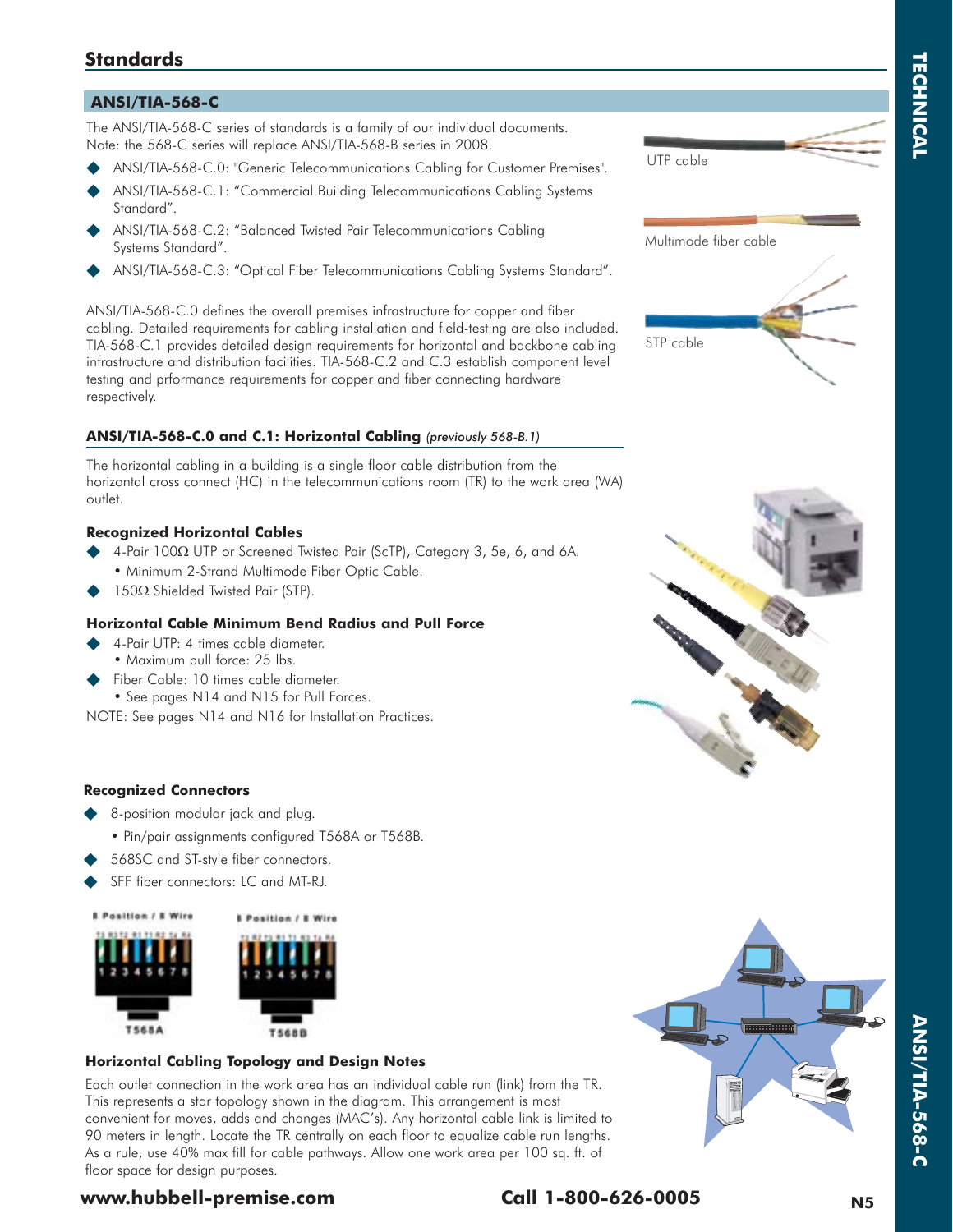# **ANSI/TIA-568-C.0 and C.1: Horizontal Cabling Practices (cont'd)**

#### **Consolidation Point**

The consolidation point is an optional interconnection node that is allowed in the horizontal cabling between the TR and the work area.

- The consolidation point must be mounted to a permanent building structure in an area free from obstructions or furniture.
- Cross connections are not allowed in the consolidation enclosure.
- Due to the effect of NEXT on multiple connections in close proximity, this standard recommends locating all consolidation points at least 15m (49 ft.) away from the TR.
- Consolidation points and transition points cannot be combined in any single horizontal link.
- Each consolidation point should serve a maximum of 12 work areas, with consideration for future growth.
- Administration should follow the guidelines of ANSI/TIA-606-B.

### **Consolidation Point Solution**



*These are maximum channel length configurations - alternate length configuration are allowed, consult the standard.*

#### **The Multi-User Telecommunications Outlet Assembly (MUTOA)**

The MUTOA contains multiple telecommunications outlet connectors to service a cluster of individual work areas.

- A combination of solid conductor 4-pair UTP cables and fiber optic cables may be run from the TR to the MUTOA.
- The MUTOA is permanently mounted to a building structure that is in close proximity to a cluster of work areas.
- A MUTOA allows horizontal cabling to remain intact when the open-office layout plan is changed.
- Work area cables are either fiber patch cords or stranded conductor copper cords with a modular plug on each end.
- Length of all work area cables from the MUTOA must be labeled on both ends. Maximum length is 20 meters for horizontal runs less than 70 meters.
- Each MUTOA should serve a maximum of 12 work areas.
- Administration should follow the guidelines of ANSI/TIA-606-B.

### **MUTOA Solution**



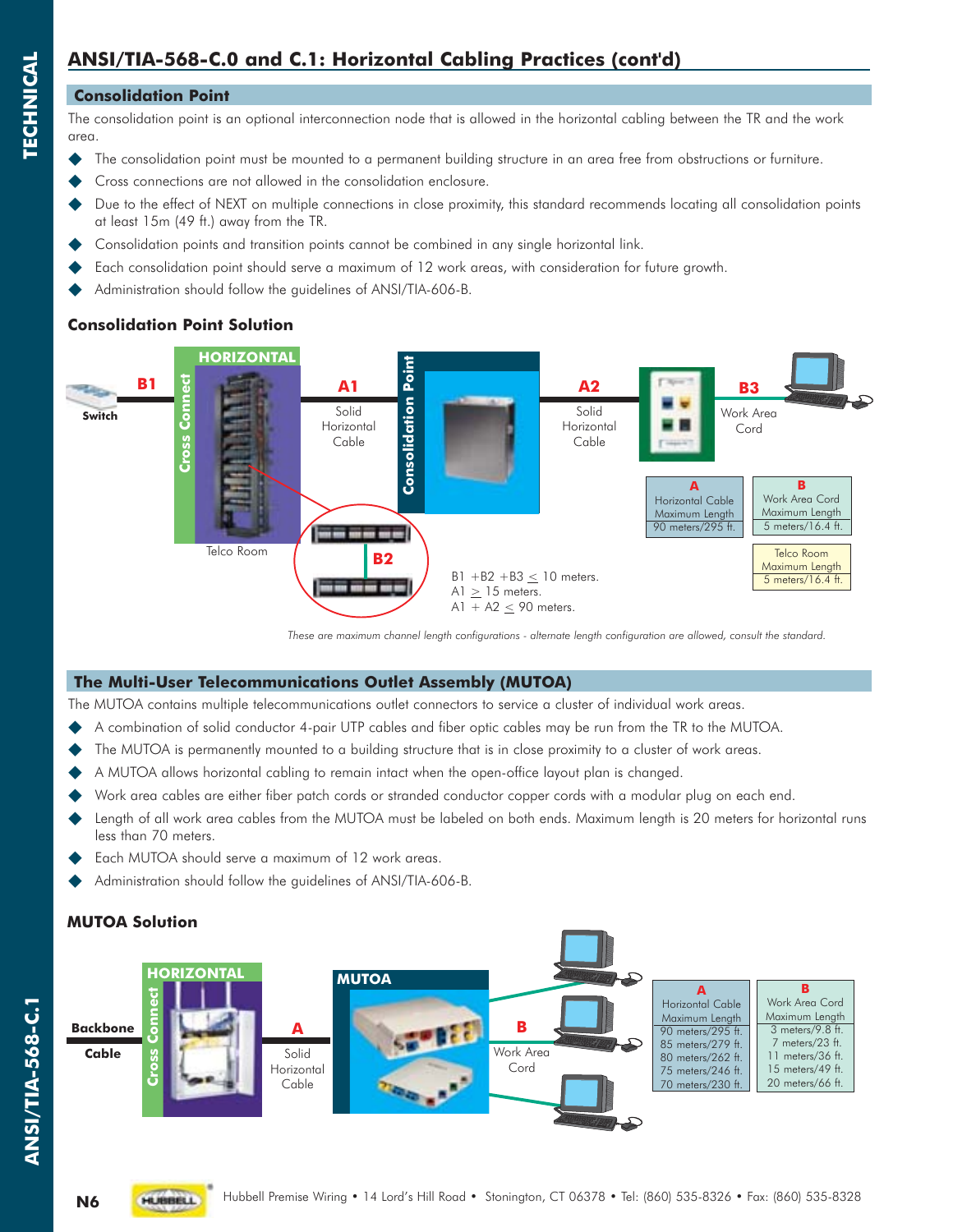## **ANSI/TIA-568-C.0 and C.1: Optical Fiber Supportable Distances**

|                         |                |            |            | Maximum Supportable Distance (m)       |                 | <b>Maximum Channel Attenuation (dB)</b> |            |                                        |                 |
|-------------------------|----------------|------------|------------|----------------------------------------|-----------------|-----------------------------------------|------------|----------------------------------------|-----------------|
| Wave                    |                |            | Multimode  |                                        |                 |                                         | Multimode  |                                        |                 |
| <b>Application</b>      | length<br>(nm) | 62.5/125   | 50/125     | 850 nm<br>Laser<br>Optimized<br>50/125 | Single-<br>mode | 62.5/125                                | 50/125     | 850 mm<br>Laser<br>Optimized<br>50/125 | Single-<br>mode |
| 10/100BASE-SX           | 850            | 300        | 300        | 300                                    | <b>NST</b>      | 4.0                                     | 4.0        | 4.0                                    | <b>NST</b>      |
| <b>Gigabit Ethernet</b> |                |            |            |                                        |                 |                                         |            |                                        |                 |
| 1000BASE-SX             | 850            | 220        | 550        | N/A                                    | N/A             | 3.2                                     | 3.9        | N/A                                    | N/A             |
| 1000BASE-LX             | 1300           | 550        | 550        | N/A                                    | 5000            | 4.0                                     | 3.5        | N/A                                    | 4.7             |
| 10G Ethernet            |                |            |            |                                        |                 |                                         |            |                                        |                 |
| 10GBASE-S               | 850            | 26         | 82         | 300                                    | <b>NST</b>      | 2.6                                     | 2.3        | 2.6                                    | <b>NST</b>      |
| 10GBASE-L               | 1310           | <b>NST</b> | <b>NST</b> | <b>NST</b>                             | 10000           | <b>NST</b>                              | <b>NST</b> | <b>NST</b>                             | 6.0             |
| 10GBASE-E               | 1550           | <b>NST</b> | <b>NST</b> | <b>NST</b>                             | 40000           | <b>NST</b>                              | <b>NST</b> | <b>NST</b>                             | 11.0            |
| 10GBASE-LX4             | 1300           | 300        | 300        | 300                                    | <b>NST</b>      | 2.5                                     | 2.0        | 2.0                                    | <b>NST</b>      |
| 10GBASE-LX4             | 1310           | N/A        | N/A        | N/A                                    | 10000           | N/A                                     | N/A        | N/A                                    | 6.6             |

#### *NOTES:*

*S=Short wavelength; L=Long wavelength; E=Extended wavelength.*

*NST=Non-standard; N/A=Not applicable.*

*LX4=Multiplex (4) wavelengths.*

### **ANSI/TIA-568-C.0: Fiber Optic Cabling Guidelines: Centralized Cabling**

Single tenant users of fiber optic data networks can avoid distributed electronic equipment by using the centralized cabling method. Centralized electronic equipment and cabling reduces cost and complexity, and maximizes transmission performance. Extended distances are permitted using these methods. The interconnect method is most flexible and is the preferred choice.



Max Distance: 90m







Max Distance: 300m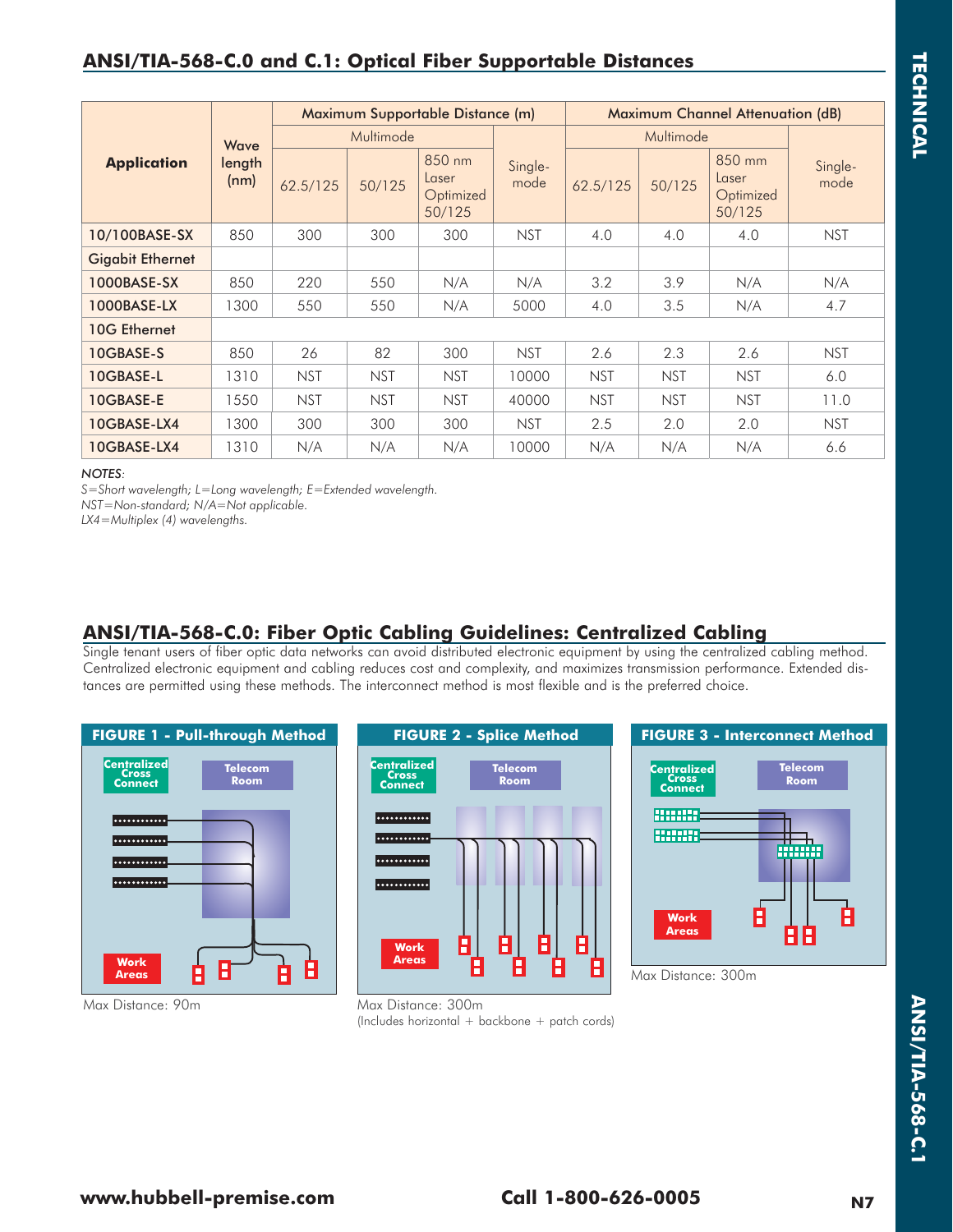### **ANSI/TIA-568-C.1: Backbone Cabling**

A backbone distribution system is the part of a premises distribution system that provides connection between equipment rooms (ERs), telecommunication rooms (TRs), telecommunication enclosures (TEs), and telecommunication services entrance facilities (EFs).



### **Recognized Backbone Cables**

#### **Twisted Pair Copper Cable**

- $\blacklozenge$  Data: 100 $\Omega$  solid conductor 24-AWG UTP or Screened Twisted Pair (ScTP) (Cat 6A, Cat 6 or Cat 5e).
- $\blacklozenge$  Voice: 100 $\Omega$  solid conductor 24-AWG UTP (Cat 3 or Cat 5e).
	- Multi-pair cable (25-pair, 50-pair).

#### **Multimode Fiber Optic Cable**

- 62.5/125m fiber.
- 50/125m fiber.
- 50/125m fiber (laser optimized).

#### **Singlemode Fiber Optic Cable**

9/125m fiber.

#### **Backbone Cable Minimum Bend Radius**

- $\triangleq$  4-pair 100 $\Omega$  UTP: 4x cable diameter.
	- Multi-pair (25-50 pair): 10X cable diameter.
- Fiber cable: 15x cable diameter (with load)/10X (no load).
- OSP fiber cable: 20x cable diameter (with load)/10X (no load).

NOTE: See page N14 through N16 for Pull Forces, Minimum Bend Radius, and Installation Practices.

### **Backbone Cabling Topology and Design Notes**



For the simplest design, the HC on each floor receives a home run backbone cable from the MC in the ER. This represents a star topology. Multiple buildings in a campus form a Hierarchical star topology from the central MC facility. Codes require non-fire rated OSP backbone cable to extend no longer than 50 ft into the building without conduit. Firestopping is required for wall or floor penetrations of backbone sleeves or slots. Properly support vertical cables, and do not exceed manufacturer's vertical rise limits. Consider diverse and redundant cable paths for disaster recovery. If possible, vertically align TR's on multiple floors to simplify the backbone pathways.





**TECHNICAL**

**TECHNICAL** 

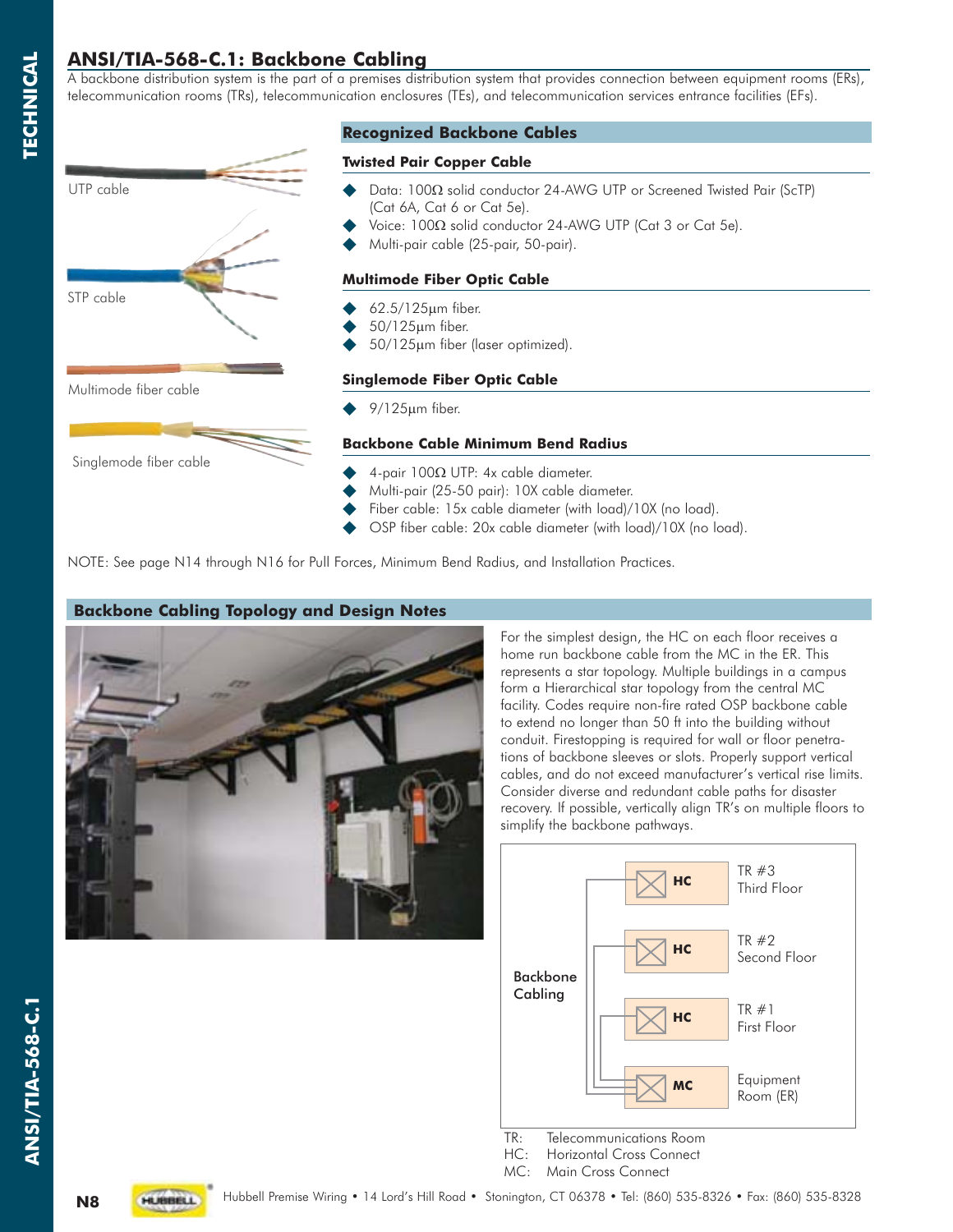### **ANSI/TIA-568-C.1: Backbone and Horizontal Cabling Structure**

A backbone cabling structure shall have no more than two levels of cross-connections. A two-level backbone and the relationship with horizontal cabling is shown below.

#### **Application Notes**

- ◆ Backbone distances are application dependent. Maximum distances for UTP are based on voice transmission. A 90-meter maximum distance applies to UTP data transmission at a bandwidth of 5-16 MHz for Category 3, 20-100 MHz for Category 5e, and 1-250 MHz for Category 6.
- For UTP voice applications and fiber, the backbone distances of segment "B" may be increased if "C" is less than the maximum, but the total  $B + C$  must not exceed "A".
- Refer to "Optical Fiber Supportable Distances" on page N7.

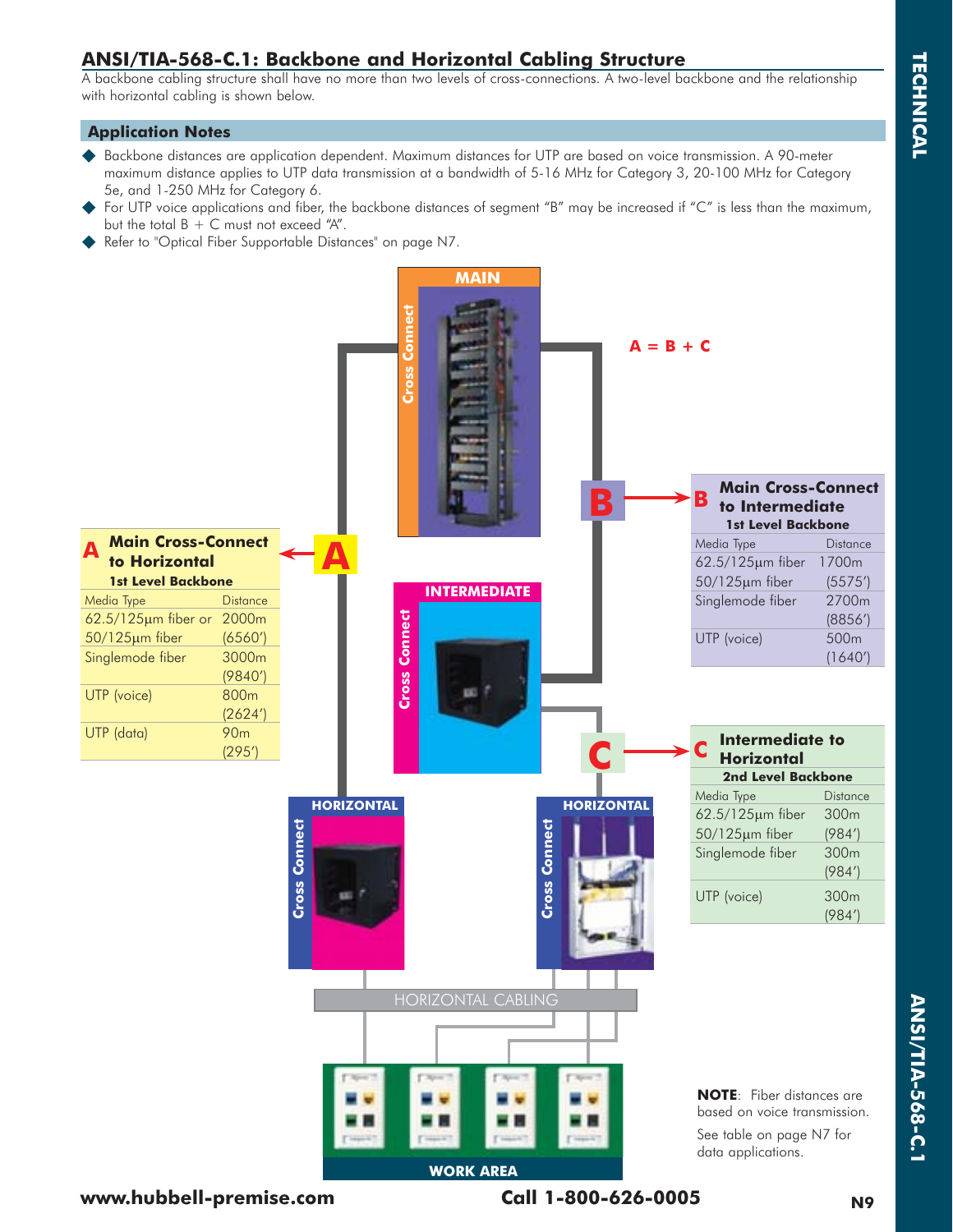### **ANSI/TIA-568-C.1: Work Area**

The work area is the terminal end of the structured cabling network. This is the space for interaction of people with computers, phones, data terminals, and other devices on a local area network (LAN).

- A minimum of two telecommunications outlet connectors are required at each work area:
	- $\bullet$ First Outlet (mandatory): 4-pair 1000 UTP or ScTP cable and connector (Category 5e min. recommended).
	- $\bullet$ Second Outlet:
- $\blacktriangle$  4-pair 100 $\Omega$  UTP cable and connector (min. Category 5e, Category 6 is recommended).
	- ▲ 2-fiber 62.5/125µm or 50/125µm optical fiber cable and connectors: SC, ST-style, or SFF recommended.
- One horizontal transition point or consolidation point is permitted.
- Bridges, taps, or splices are not allowed in copper wiring.
- Additional outlets are allowed. Double gang box is best for service loop storage.
- Equipment cords must have the same performance rating as the patch cords.
- Maximum length for work area cords is 5 meters.
- Splitters are not allowed in optical fibers.
- Separation from electrical wiring and pathways shall be according to ANSI/TIA-569-B.
- Work area telecommunications outlet boxes should be located near an electrical outlet (within 3 feet) and installed at the same height, if appropriate.
- For cable count and pathway capacity, use  $1$  work area per  $100$  ft.<sup>2</sup> of floor space as a general rule. Always factor in future growth for all pathways.









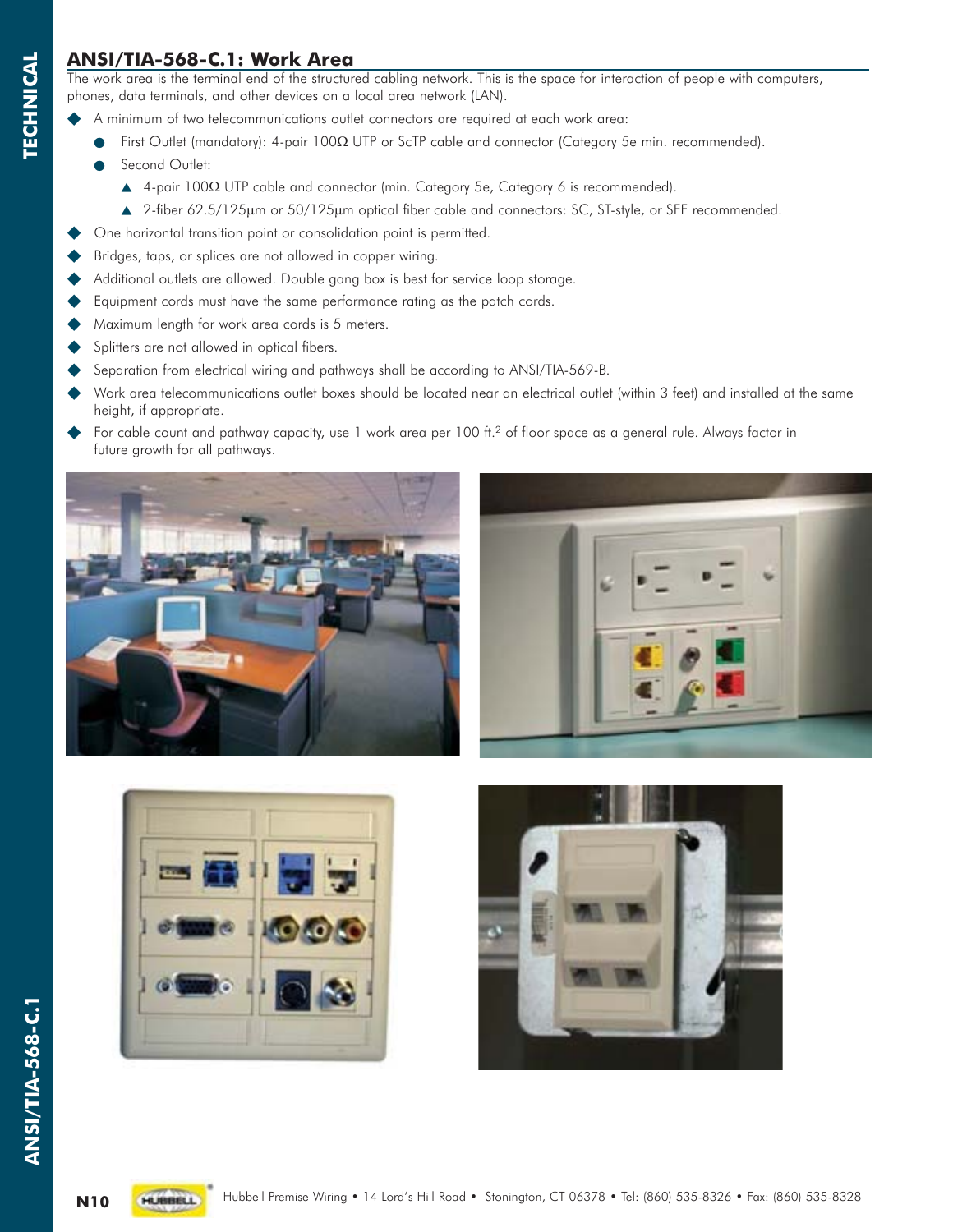#### **Telecommunications Room (TR)**



The Telecommunications Room (TR) is an enclosed space for management and termination of backbone and horizontal cross connections. The TR typically provides the horizontal cabling to all of the work areas on a single floor of a building. The TR is centrally located, and isolated from EMI (electromagnetic interference), with proper grounding and lighting. The TR may also contain other active equipment, power, or security devices. Backbone cabling feeds each TR in a building from the main cross-connect (MC) in the Equipment Room (ER).

Basic Requirements:

- $\bullet$ Minimum (1) TR per floor.
- $\bullet$ No carpet or suspended ceilings.
- $\bullet$ Minimum (2) walls covered with  $\frac{3}{4}$ " A/C plywood.
- $\bullet$ Dedicated, unswitched electrical power.
- $\bullet$ (1) TR serves up to 10,000 sq. ft. of floor space.
- $\bullet$ Temperature and humidity control.

#### **Equipment Room (ER)**



The Equipment Room (ER) is a centralized space for housing the core electronic equipment, such as computer servers, routers, hubs, etc. The backbone cabling originates from the ER, which serves the entire building or campus. The ER may function as a TR, and also may contain an entrance facility. Stringent electrical and environmental requirements apply to the design of an ER to provide a suitable operating environment for active network equipment. ERs should be supplied with non-switched, conditioned power with back-up. ERs should not be located near mechanical rooms, electrical distribution panels, or wet/dirty areas.

Basic Requirements:

- $\bullet$ Minimum (1) ER per building.
- $\bullet$ No carpet, suspended ceiling permitted.
- $\bullet$ Dedicated, unswitched electrical power - back-up and surge protection.
- $\bullet$ (1) ER serves up to 20,000 sq. ft. of floor space.
- $\bullet$ Temperature and humidity control.
- $\bullet$ Double doors for entrance.

#### **Entrance Facility (EF)**



The Entrance Facility (EF) is located where the access provider and inter-building network cables enter the building. Outside plant cables, typically from underground, are terminated inside the entrance facility. This location is known as the demarcation point – the transition from access provider to customer-owned cable. A combination of electrical, fire, building, municipal, and FCC codes apply to the EF. The EF may share other functions, including fire and security alarms, CCTV, CATV, PBX, etc.

Basic Requirements:

- $\bullet$ Dry environment.
- $\bullet$ Proper backboarding for equipment.
- $\bullet$ Secure location.
- $\bullet$ Access to building electrical service ground.
- $\bullet$ Circuit protection.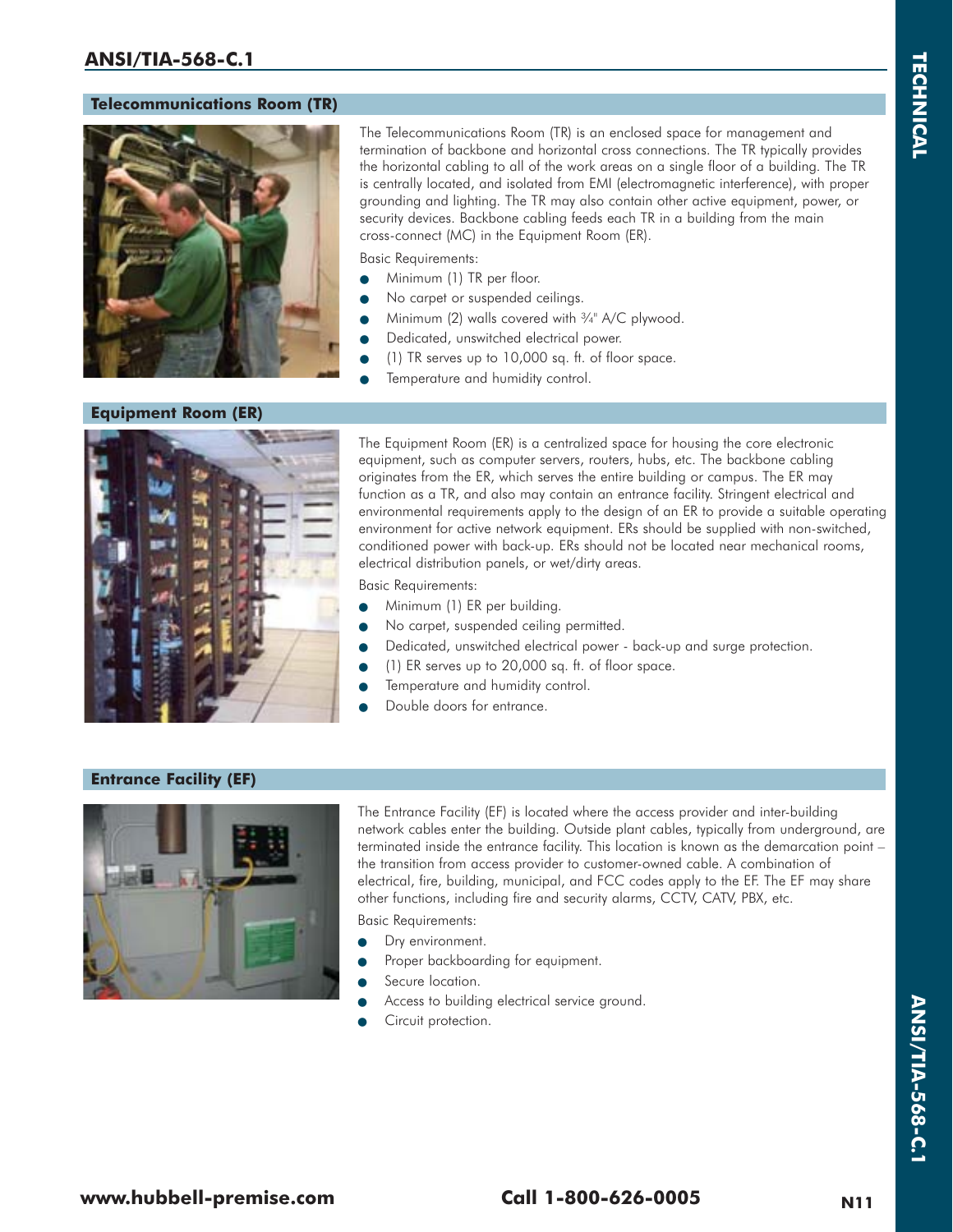### **ANSI/TIA-568-C.2: Balanced Twisted Pair Cabling Components**

This standard specifies electrical performance requirements for installed UTP cable and connecting hardware for each recognized category. Augmented Category 6 with extended frequency and additional parameters (ANEXT) is included. Performance categories, bandwidth, and field test parameters are listed in the table below. Refer to the glossary for explanation of test parameters.

#### Table 1: Categories of Transmission Performance and Field Test Parameters

|                  | Insertion |             |        | Wire | Delav |               | Return |              |          |               |       |
|------------------|-----------|-------------|--------|------|-------|---------------|--------|--------------|----------|---------------|-------|
| Category         | Loss      | <b>NEXT</b> | Lenath | Map  | Skew  | <b>ELFEXT</b> | Loss   | <b>PSACR</b> | PSELFEXT | <b>PSNEXT</b> | anext |
| Cat 3 (16 MHz)   |           |             |        |      |       |               |        |              |          |               |       |
| Cat 5e (100 MHz) |           |             |        |      |       |               |        |              |          |               |       |
| Cat 6 (250 MHz)  |           |             |        |      |       |               |        |              |          |               |       |
| Cat 6A (500 MHz) |           |             |        |      |       |               |        |              |          |               |       |

### **ANSI/TIA-568-C.2: Balanced Twisted Pair Cabling and Components**

The tables below incorporate enhanced performance requirements for UTP cables and connecting hardware: Category 3, 5e, 6, and 6A. All Hubbell products exceed these minimum requirements.

|           | remionent Link Periormance |        |        |           |                          |        |        |           |                          |        |        |  |
|-----------|----------------------------|--------|--------|-----------|--------------------------|--------|--------|-----------|--------------------------|--------|--------|--|
|           | <b>Insertion Loss</b>      |        |        |           | <b>Return Loss</b>       |        |        |           | <b>NEXT Loss</b>         |        |        |  |
| Frequency | Cat 5e                     | Cat 6  | Cat 6A | Frequency | Cat 5e                   | Cat 6  | Cat 6A | Frequency | Cat 5e                   | Cat 6  | Cat 6A |  |
| (MHz)     | (dB)                       | (dB)   | (dB)   | (MHz)     | (dB)                     | (dB)   | (dB)   | (MHz)     | (dB)                     | (dB)   | (dB)   |  |
| 1.0       | 2.1                        | 1.9    | 1.9    | 1.0       | 19.0                     | 19.1   | 19.1   | 1.0       | 60.0                     | 65.0   | 65.0   |  |
| 4.0       | 3.9                        | 3.5    | 3.5    | 4.0       | 19.0                     | 21.0   | 21.0   | 4.0       | 54.8                     | 64.1   | 64.1   |  |
| 8.0       | 5.5                        | 5.0    | 5.0    | 8.0       | 19.0                     | 21.0   | 21.0   | 8.0       | 50.0                     | 59.4   | 59.4   |  |
| 10.0      | 6.2                        | 5.5    | 5.5    | 10.0      | 19.0                     | 21.0   | 21.0   | 10.0      | 48.5                     | 57.8   | 57.8   |  |
| 16.0      | 7.9                        | 7.0    | 7.0    | 16.0      | 19.0                     | 20.0   | 20.0   | 16.0      | 45.2                     | 54.6   | 54.6   |  |
| 20.0      | 8.9                        | 7.9    | 7.8    | 20.0      | 19.0                     | 19.5   | 19.5   | 20.0      | 43.7                     | 53.1   | 53.1   |  |
| 25.0      | 10.0                       | 8.9    | 8.8    | 25.0      | 18.0                     | 19.0   | 19.0   | 25.0      | 42.1                     | 51.5   | 51.5   |  |
| 31.25     | 11.2                       | 10.0   | 9.8    | 31.25     | 17.1                     | 18.5   | 18.5   | 31.25     | 40.5                     | 50.0   | 50.0   |  |
| 62.5      | 16.2                       | 14.4   | 14.1   | 62.5      | 14.1                     | 16.0   | 16.0   | 62.5      | 35.7                     | 45.1   | 45.1   |  |
| 100.0     | 21.0                       | 18.6   | 18.0   | 100.0     | 12.0                     | 14.0   | 14.0   | 100.0     | 32.3                     | 41.8   | 41.8   |  |
| 200.0     | $\overline{\phantom{a}}$   | 27.4   | 26.1   | 200.0     | $\overline{\phantom{a}}$ | 11.0   | 11.0   | 200.0     | $\overline{\phantom{a}}$ | 36.9   | 36.9   |  |
| 250.0     | $\overline{\phantom{a}}$   | 31.1   | 29.5   | 250.0     | $\overline{\phantom{a}}$ | 10.0   | 10.0   | 250.0     | $\overline{\phantom{a}}$ | 35.3   | 35.3   |  |
| 300.0     | $\overline{\phantom{a}}$   | $\sim$ | 32.7   | 300.0     | $\overline{\phantom{a}}$ | $\sim$ | 9.2    | 300.0     | $\overline{\phantom{a}}$ | $\sim$ | 34.0   |  |
| 400.0     | $\overline{\phantom{a}}$   |        | 38.5   | 400.0     |                          | $\sim$ | 8.0    | 400.0     | $\overline{\phantom{a}}$ | $\sim$ | 29.9   |  |
| 500.0     | $\overline{\phantom{a}}$   |        | 43.8   | 500.0     |                          |        | 8.0    | 500.0     | $\overline{\phantom{a}}$ | $\sim$ | 26.7   |  |

### **Channel Performance**

**Permanent Link Performance**

|           | <b>Insertion Loss</b>    |                          |        |           | <b>Return Loss</b> |        |        |           | <b>NEXT Loss</b>         |                          |        |
|-----------|--------------------------|--------------------------|--------|-----------|--------------------|--------|--------|-----------|--------------------------|--------------------------|--------|
| Frequency | Cat 5e                   | Cat 6                    | Cat 6A | Frequency | Cat 5e             | Cat 6  | Cat 6A | Frequency | Cat 5e                   | Cat 6                    | Cat 6A |
| (MHz)     | (dB)                     | (dB)                     | (dB)   | (MHz)     | (dB)               | (dB)   | (dB)   | (MHz)     | (dB)                     | (dB)                     | (dB)   |
| 1.0       | 2.2                      | 2.1                      | 2.3    | 1.0       | 17.0               | 19.0   | 19.0   | 0.1       | 60.0                     | 65.0                     | 65.0   |
| 4.0       | 4.5                      | 4.0                      | 4.2    | 4.0       | 17.0               | 19.0   | 19.0   | 4.0       | 53.5                     | 63.0                     | 63.0   |
| 8.0       | 6.3                      | 5.7                      | 5.8    | 8.0       | 17.0               | 19.0   | 19.0   | 8.0       | 48.6                     | 58.2                     | 58.2   |
| 10.0      | 7.1                      | 6.3                      | 6.5    | 10.0      | 17.0               | 19.0   | 19.0   | 10.0      | 47.0                     | 56.6                     | 56.6   |
| 16.0      | 9.1                      | 8.0                      | 8.2    | 16.0      | 17.0               | 18.0   | 18.0   | 16.0      | 43.6                     | 53.2                     | 53.2   |
| 20.0      | 10.2                     | 9.0                      | 9.2    | 20.0      | 17.0               | 17.5   | 17.5   | 20.0      | 42.0                     | 51.6                     | 51.6   |
| 25.0      | 11.4                     | 10.1                     | 10.2   | 25.0      | 16.0               | 17.0   | 17.0   | 25.0      | 40.3                     | 50.0                     | 50.0   |
| 31.25     | 12.9                     | 11.4                     | 11.5   | 31.25     | 15.1               | 16.5   | 16.5   | 31.25     | 38.7                     | 48.4                     | 48.4   |
| 62.5      | 18.6                     | 16.5                     | 16.4   | 62.5      | 12.1               | 14.0   | 14.0   | 62.5      | 33.6                     | 43.4                     | 43.4   |
| 100.0     | 24.0                     | 21.3                     | 20.9   | 100.0     | 10.0               | 12.0   | 12.0   | 100.0     | 30.1                     | 39.9                     | 39.9   |
| 200.0     | $\sim$                   | 31.5                     | 30.1   | 200.0     | $\sim$             | 9.0    | 9.0    | 200.0     | $\overline{\phantom{a}}$ | 34.8                     | 34.8   |
| 250.0     | $\sim$                   | 35.9                     | 33.9   | 250.0     | $\sim$             | 8.0    | 8.0    | 250.0     | $\sim$                   | 33.1                     | 33.1   |
| 300.0     | $\overline{\phantom{a}}$ | $\sim$                   | 37.4   | 300.0     | $\sim$             | $\sim$ | 7.2    | 300.0     | $\sim$                   | $\sim$                   | 31.7   |
| 400.0     | $\overline{\phantom{a}}$ | $\overline{a}$           | 43.7   | 400.0     | $\sim$             | $\sim$ | 6.0    | 400.0     | $\overline{\phantom{a}}$ | $\overline{\phantom{a}}$ | 28.7   |
| 500.0     | $\overline{\phantom{0}}$ | $\overline{\phantom{a}}$ | 49.3   | 500.0     |                    |        | 6.0    | 500.0     | $\overline{\phantom{a}}$ | $\overline{\phantom{a}}$ | 26.1   |

#### **Patch Cord Performance**

|           | <b>Return Loss</b> |       |        |
|-----------|--------------------|-------|--------|
| Frequency | Cat 5e             | Cat 6 | Cat 6A |
| (MHz)     | (dB)               | (dB)  | (dB)   |
| 1.0       | 25.0               | 25.0  | 20.0   |
| 4.0       | 25.0               | 25.0  | 23.0   |
| 8.0       | 25.0               | 25.0  | 24.5   |
| 10.0      | 25.0               | 25.0  | 25.0   |
| 16.0      | 25.0               | 25.0  | 25.0   |
| 20.0      | 24.0               | 25.0  | 25.0   |
| 31.25     | 23.1               | 23.1  | 23.3   |
| 62.5      | 20.1               | 20.1  | 20.7   |
| 100.0     | 18.0               | 18.0  | 19.0   |
| 200.0     | ٠                  | 15.0  | 16.4   |
| 250.0     | ۰                  | 14.0  | 15.6   |
| 300.0     |                    |       | 14.9   |
| 400.0     | ۰                  |       | 13.8   |
| 500.0     | ٠                  | -     | 13.0   |
|           |                    |       |        |

|           |      | <b>INEAT LOSS - CATEGOLY O</b> |                 |  |
|-----------|------|--------------------------------|-----------------|--|
| Frequency |      | Cord Limit (dB)                |                 |  |
| (MHz)     | 2m   | 5m                             | 10 <sub>m</sub> |  |
| 1.0       | 65.0 | 65.0                           | 65.0            |  |
| 4.0       | 65.0 | 65.0                           | 65.0            |  |
| 8.0       | 65.0 | 65.0                           | 64.8            |  |
| 10.0      | 65.0 | 64.5                           | 62.9            |  |
| 16.0      | 62.0 | 60.5                           | 59.0            |  |
| 20.0      | 60.1 | 58.6                           | 57.2            |  |
| 25.0      | 58.1 | 56.8                           | 55.4            |  |
| 31.25     | 56.2 | 54.9                           | 53.6            |  |
| 62.5      | 50.4 | 49.2                           | 48.1            |  |
| 100.0     | 46.4 | 45.3                           | 44.4            |  |
| 125       | 44.5 | 43.5                           | 42.7            |  |
| 150       | 43.0 | 42.1                           | 41.4            |  |
| 175       | 41.8 | 40.9                           | 40.2            |  |
| 200       | 40.6 | 39.8                           | 39.3            |  |
| 225       | 39.7 | 38.9                           | 38.4            |  |
| 250       | 38.8 | 38.1                           | 37.6            |  |
|           |      |                                |                 |  |

**NEXT Loss - Category 6**

|           |                | <b>NEXT Loss - Category 6A</b> |                |                 |
|-----------|----------------|--------------------------------|----------------|-----------------|
| Frequency |                | Cord Limit (dB)                |                |                 |
| (MHz)     | 1 <sub>m</sub> | 2m                             | 5 <sub>m</sub> | 10 <sub>m</sub> |
| 1.0       | 65.0           | 65.0                           | 65.0           | 65.0            |
| 4.0       | 65.0           | 65.0                           | 65.0           | 65.0            |
| 8.0       | 65.0           | 65.0                           | 65.0           | 64.8            |
| 10.0      | 65.0           | 65.0                           | 64.5           | 62.9            |
| 16.0      | 62.6           | 62.0                           | 60.5           | 59.1            |
| 20.0      | 60.7           | 60.1                           | 58.6           | 57.2            |
| 25.0      | 58.8           | 58.2                           | 56.8           | 55.4            |
| 31.25     | 56.9           | 56.3                           | 54.9           | 53.6            |
| 62.5      | 51.0           | 50.4                           | 49.2           | 48.1            |
| 100.0     | 47.0           | 46.4                           | 45.4           | 44.5            |
| 200       | 41.1           | 40.7                           | 39.9           | 39.3            |
| 250       | 39.3           | 38.9                           | 38.1           | 37.7            |
| 300       | 36.4           | 36.2                           | 35.9           | 35.8            |
| 400       | 31.8           | 31.9                           | 32.1           | 32.5            |
| 500       | 28.2           | 28.4                           | 29.0           | 29.8            |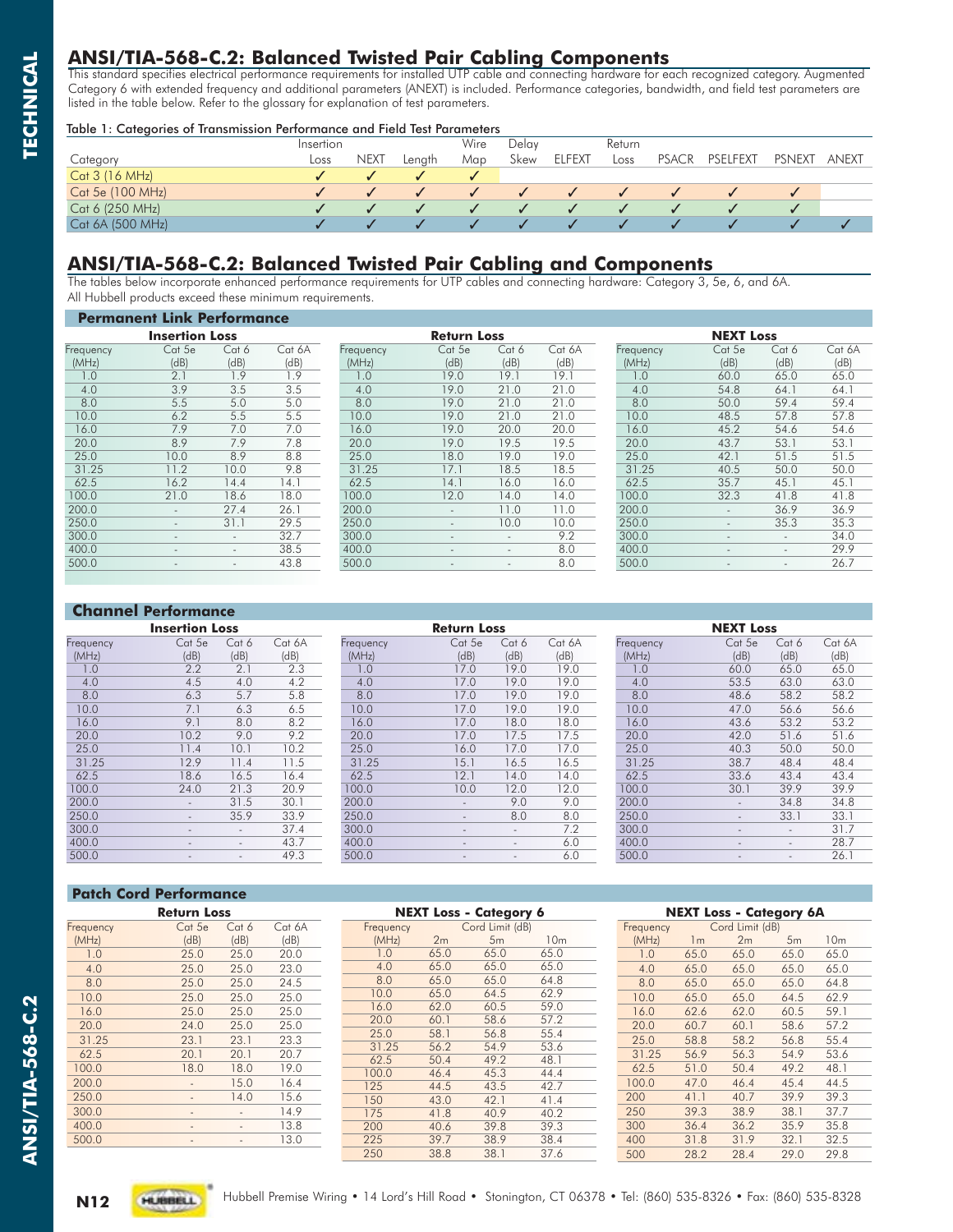### **ANSI/TIA-568-C.2: UTP Permanent Link and Channel Field Testing**

#### **Permanent Link**



The permanent link test configuration includes a length of horizontal cable and one connector attached to each end (see diagram). One optional consolidation point connection is also permitted. The permanent link runs from the cross-connect panel in the TR to the work station outlet. The permanent link overall length must not exceed 90m (295 ft.).

#### **Channel**



The channel test configuration includes a length of horizontal cable up to 90 meters, a work area cord, and two patch cord cross connections (see diagram). One optional consolidation point connection is also permitted in the channel. The channel overall length must not exceed 100m (328 ft.).

### **Hubbell Approved Field Testers for UTP and Optical Fiber Cabling**

The Hubbell MISSION CRITICAL<sup>®</sup> warranty program recognizes the field testers and associated test adapters below. These testers function in a bidirectional mode, with automatic data acquisition and storage. All MISSION CRITICAL® test parameters are measured and recorded with these testers, for copper or fiber cabling.

| Field Tester Model                                        |                   | Permanent<br>Link Adapter          | Channel Adapter  | 110 Block<br>T568A Wiring   | 110 Block<br>T568B Wiring   | Cat 6A<br><b>AXT Test Kit</b> |
|-----------------------------------------------------------|-------------------|------------------------------------|------------------|-----------------------------|-----------------------------|-------------------------------|
| Fluke DTX Series<br>1800 and 1200                         | Cat 5e/<br>Cat 6  | DTX-PLA001<br>w/DSP-PM06           | DTX-CHA001       | DTX-PLA001<br>w/DSP-PM13A   | DTX-PLA001<br>w/DSP-PM13B   | <b>PLA002</b>                 |
|                                                           | Cat 6A            | DTX-PLA0025                        | DTXCHAOO1AS      | N/A                         | N/A                         | DTX-10GKIT                    |
| Fluke DSP Series<br>4000, 4100<br>and 4300                | Cat 5e/<br>Cat 6A | DSP-LIA101S<br>w/DSP-PM06          | DSP-LIA012S      | DSP-PM13A                   | DSP-PM13B                   |                               |
|                                                           | Cat 6A            | N/A                                | N/A              | N/A                         | N/A                         | N/A                           |
| Fluke OMNIScanner<br>and OMNIScanner 2                    | Cat 5e/<br>Cat 6  | OMNI-LIA101S<br>w/DSP-PM06         | 8262-42          | OMNI-LIA101S<br>w/DSP-PM13A | OMNI-LIA101S<br>w/DSP-PM13B |                               |
|                                                           | Cat 6A            | N/A                                | N/A              | N/A                         | N/A                         | N/A                           |
| Agilent Wirescope 350 Cat 5e/<br>and FrameScope 350 Cat 6 |                   | N2604A-101                         | N2604A-100       | N2604A-065                  | N2604A-066                  |                               |
| Wirescope Pro                                             | Cat 6A            | N2644A-101                         | N2644A-100       | N/A                         | N/A                         | N2648A-100                    |
| Ideal Lantek 6 and<br>Lantek 7                            | Cat 5e/<br>Cat 6  | HPW PCX6Patch Cord 0012-00-0629    |                  | 1019-00-1112 (Kit)          | 1019-00-1112 (Kit)          |                               |
| Lantek 6A-7G                                              | Cat 6A            | <b>HPW PS6 Series</b><br>atch Cord | Supplied in unit | N/A                         | N/A                         | LANTEK<br>10GBKIT             |

**TECHNICAL**

**TECHNICAL** 

### **www.hubbell-premise.com Call 1-800-626-0005 N13**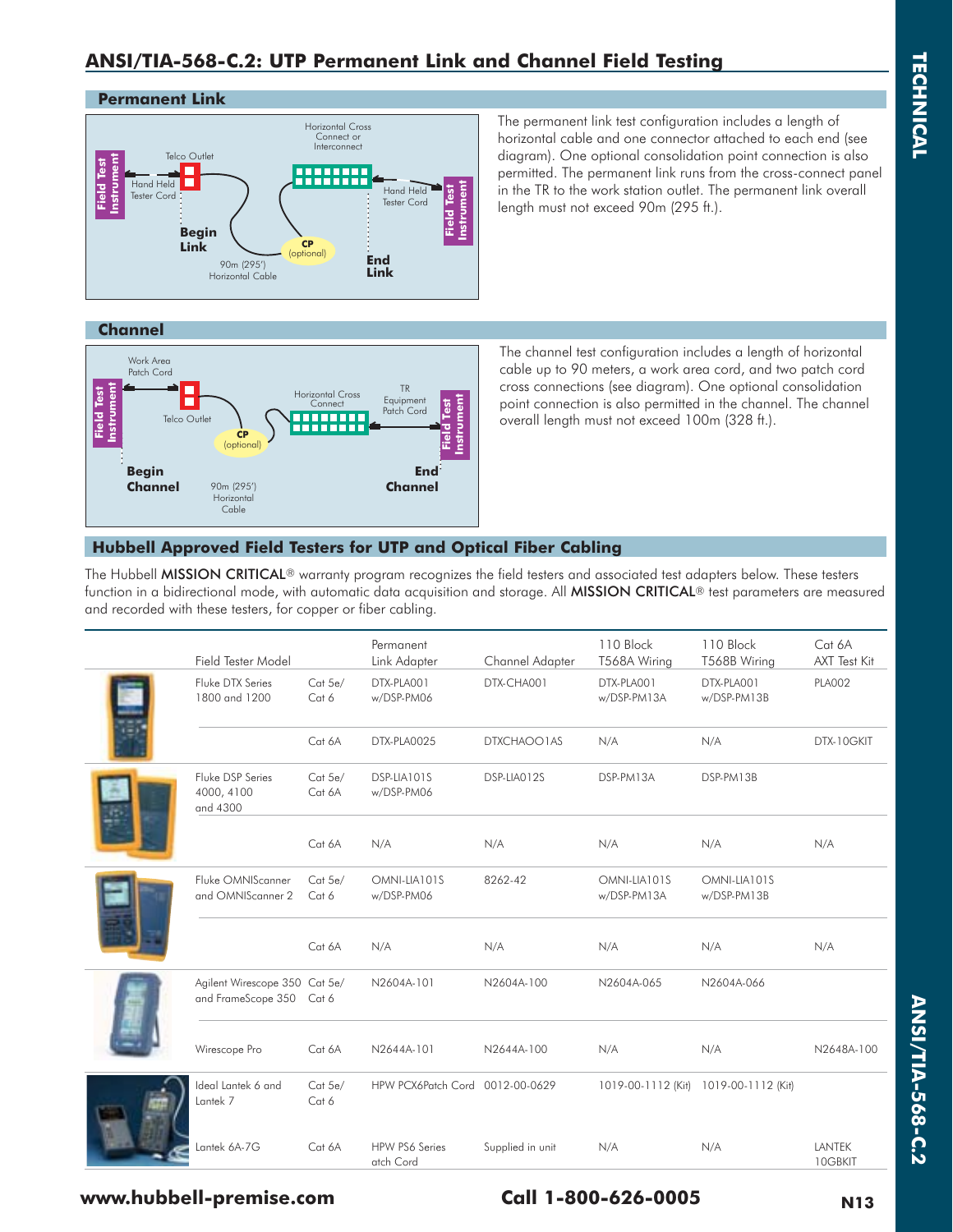### **Recommended UTP Installation Practices**

- Use the proper strip tool for the cable jacket. Don't cut into the conductor pairs.
- For best results, use the zip cord and peel away the cable jacket.
- Position the stripped cable jacket as close as possible to the termination point to minimize exposure of the twisted pairs.
- Maintain the natural twist of all conductor pairs as close as possible to the termination point. For Category 5e and 6 wiring, the maximum length of untwisted pairs is 0.5". Minimum untwisting optimizes Return Loss performance.
- Never uncoil UTP cable from a stationary spool. Permanent kinks will result from straightening, and NEXT failures may occur. Unwind the cable by rotating the spool with steady speed and tension. Also avoid scraping and kinking when feeding into conduit or raceway.
- Store cable slack for wall outlets above the ceiling for future re-termination.
- Use proper supports and spacing to minimize sag in horizontal runs. Long runs should use cable trays. Do not overload cable supports and trays.
- Don't exceed 40% cable fill ratio in any pathway.
- Avoid EMI by maximizing the separation distance from high voltage circuits, transformers, motors, etc. For shared pathways, use partitioned raceway with 2" minimum separation from power wiring.
- ◆ Do not run UTP cables over heater ducts or hot water ducts. High temperatures will degrade performance and deteriorate the cable jacket.
- Centralize TR's to equalize the horizontal cable runs on each floor. Maximum horizontal distance is 90 meters. Very short horizontal runs can increase NEXT.
- Never use staples to position cables.
- Use good cable management practices to maintain proper bend radius.
- For Category 6 cabling, store service loops in a figure "8" pattern to minimize cross-talk and EMI noise pick-up.
- All grounding and bonding shall be according to J-STD-607-A.

### **Category 6A Installation Practices**

- Refer to Hubbell 10GbE Cabling Guidelines.
- NOTE: Larger cable diameters will have an impact on design, pathway fill capacity, and cable deployment.





VELCRO® is a registered trademarks of Velcro Industries B.V.



**TECHNICAL**

**TECHNICAL** 

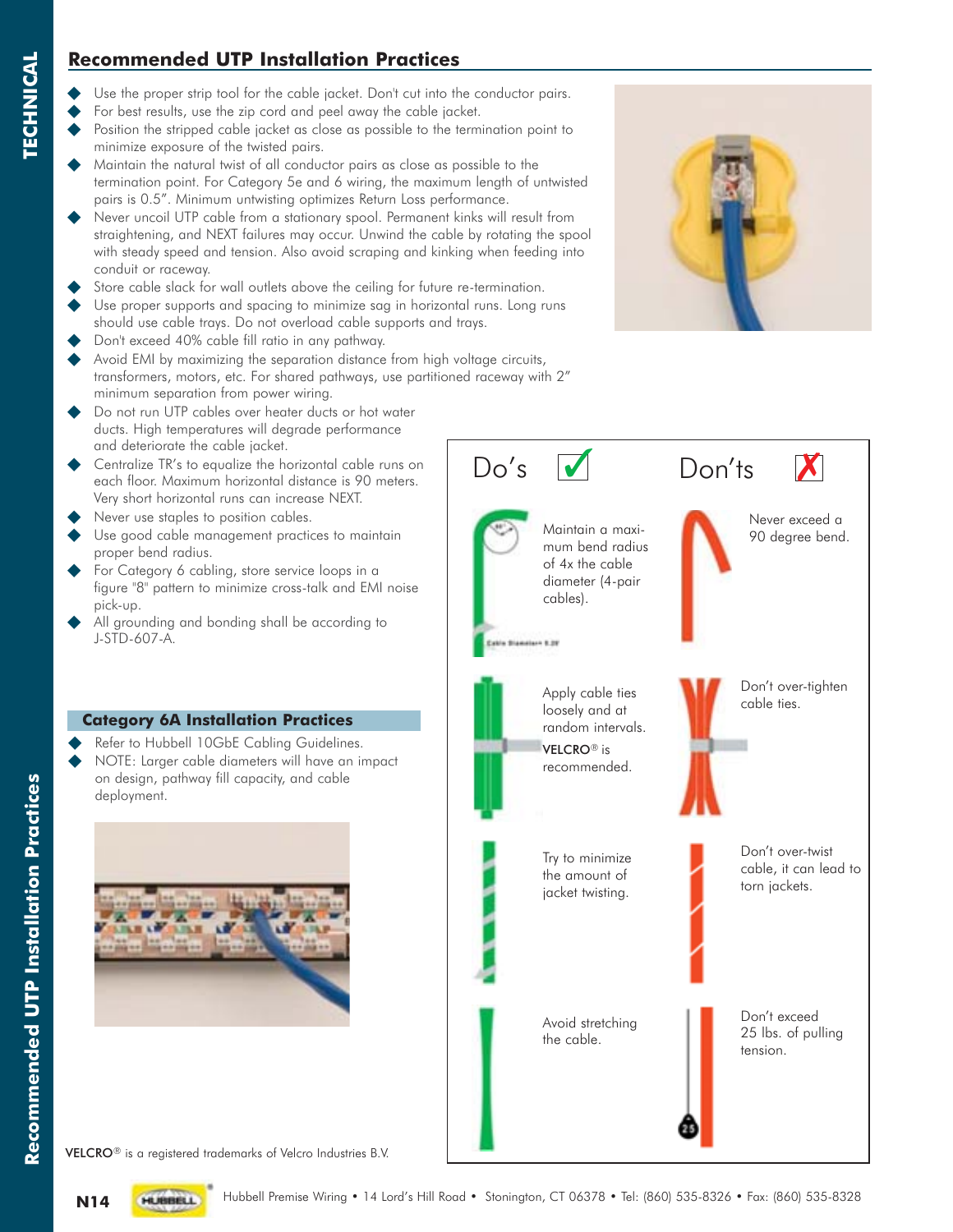## **ANSI/TIA-568-C.0 and C.3: Optical Fiber Cabling and Components**

#### **Optical Fiber Cable Transmission Performance Parameters**

| Optical fiber<br>cable type | Wavelength<br>(nm) | Max. Attenuation<br>(dB/km) | <b>Bandwidth</b><br>(MHz-Km) |
|-----------------------------|--------------------|-----------------------------|------------------------------|
| 50/125µm                    | 850                | 3.5                         | 500                          |
| Multimode                   | 1300               | 1.5                         | 500                          |
| 50/125µm                    | 850                | 3.5                         | 2000                         |
| Laser Optimized             | 1300               | 1.5                         | 500                          |
| 62.5/125µm                  | 850                | 3.5                         | 160                          |
| Multimode                   | 1300               | 1.5                         | 500                          |
| Singlemode                  | 1310               |                             | N/A                          |
| <b>Inside Plant</b>         | 1550               |                             | N/A                          |
| Singlemode                  | 1310               | 0.5                         | N/A                          |
| Outside Plant               | 1550               | 0.5                         | N/A                          |

### **Backbone and Horizontal Fiber Cabling Structure**



This standard incorporates optical, mechanical, and environmental performance requirements for installed fiber optic cables and connectors.

- The optical fiber cable construction shall consist of 50/125m, 62.5/125m multimode fibers, or 9/125m singlemode optical fibers.
- Installed optical fiber cabling and connection hardware shall meet the requirements of ANSI/TIA-568-C.3, and applicable sections of ANSI/TIA-568-C.1.

#### **Performance Specifications for Multimode and Singlemode Fiber Optic Connectors**

- Maximum insertion loss is 0.75dB for mated pair connectors of all types. Maximum splice loss is 0.3dB.
- Maximum return loss is 20dB for multimode and 26dB for singlemode fiber.
- All fiber links are tested individually.

#### **Minimum Bend Radius and Maximum Pulling Tension**

- 2 and 4 fiber cables for horizontal cabling shall not exceed a minimum of 25mm (1") bend radius with no applied load.
- 2 and 4 fiber cables for horizontal cabling shall not exceed a minimum of 50mm (2") bend radius with a maximum applied load of 222N (50Lbf).
- All other indoor fiber cables shall not exceed a minimum bend radius of 10 times the cable outside diameter (O.D.) with no applied load, and 15 times the cable O.D. with the rated load applied.
- Outside plant fiber cables shall not exceed a minimum bend radius of 10 times the cable O.D. with no applied load, and 20 times the cable O.D. with the rated load applied.
- Outside plant cables shall have a minimum pull strength of 2670N (600Lbf).
- Drop cables shall have a minimum pull strength of 1335N (300 Lbf).
- Workstation (patch cord) cables shall have a minimum pull strength of 50N (11Lbf).

#### **568SC Standard Fiber Connector**

- Most widely recognized connector for multimode and singlemode applications.
- Each channel in a duplex SC interconnect are referred to as Position 'A' and Position 'B'.
- A 62.5/125 multimode SC connector housing or adapter shall be beige.
- A 50/125 multimode SC connector housing or adapter shall all be aqua.
- A singlemode SC connector or adapter shall be blue.

### **Small Form Factor Connectors (SFF)**

- Approved for use in main cross connects, horizontal and backbone cabling, consolidation points, and the work area. Use for high-density applications.
- SFF connector type 'LC' is recommended most.

**www.hubbell-premise.com Call 1-800-626-0005 N15**

**ANSI/TIA-568-C.3**

ANSI/TIA-568-C.3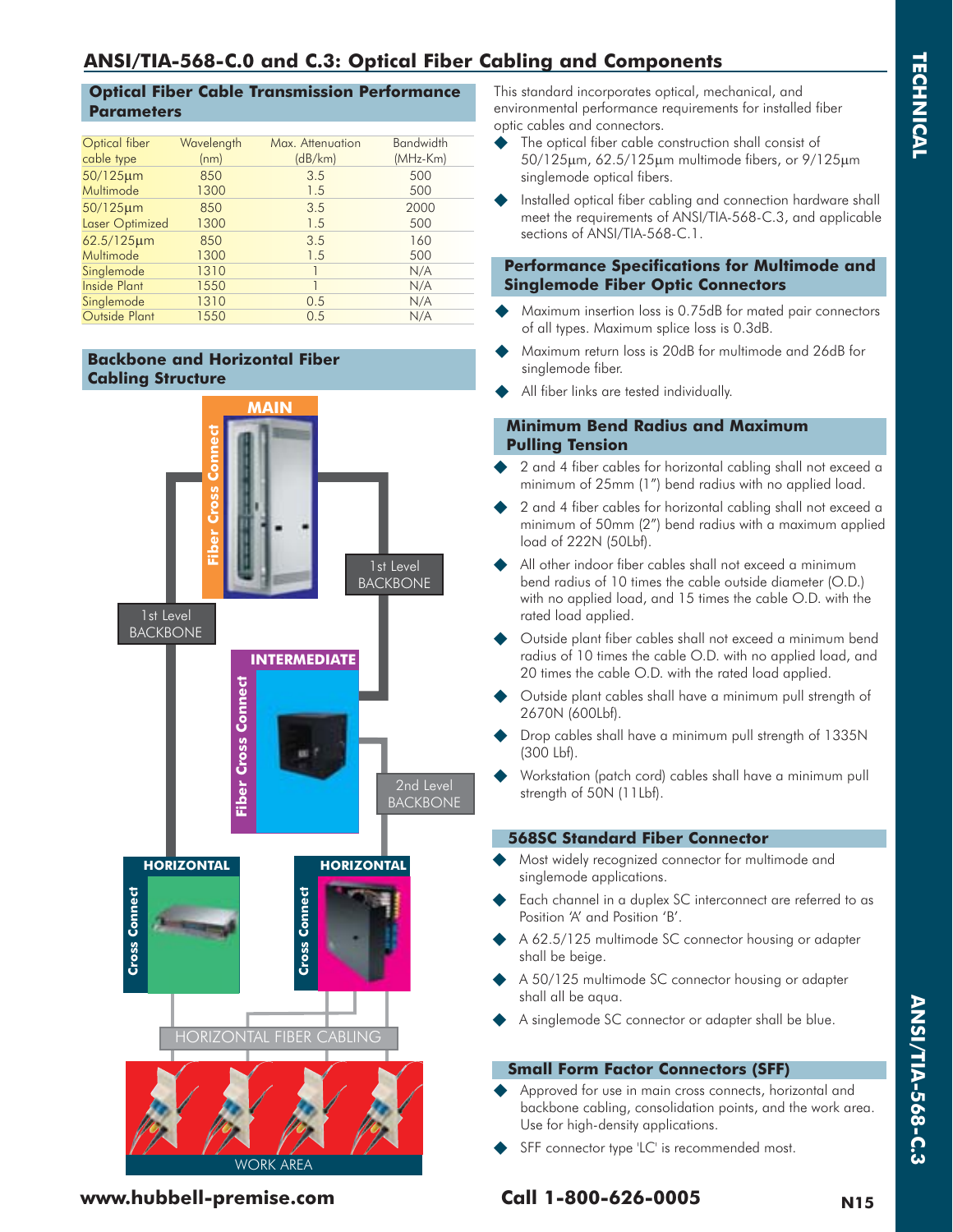# **ANSI/TIA-568-C.0 and C.3: Optical Fiber Cabling and Components**

#### **Fiber Link Testing**

**TECHNICAL**

**TECHNICAL** 

An optical fiber link test configuration includes a length of passive horizontal or backbone cable with a connector attached to each end. Consolidation point connections are permitted within the system loss budget. Each individual link segment in a fiber backbone or horizontal run must be tested. The total link insertion loss is the sum of the individual link segment losses.



NOTE: Advanced testers will measure insertion loss in both directions at multiple wavelengths through (2) channels.

#### **Recommended Optical Fiber Installation Practices**

#### **Cable Runs**

- Use inner duct through conduit and sleeves to protect cables from abrasion.
- Conduit fill rules apply: 40% maximum fill and no more than (2) 90° bends in a single run. A 50% conduit fill is permitted for a single cable.
- Maintain proper bend radius in all locations. Use a bend radius drum for strain relief and support.
- Vertical cables must be supported by the internal strength member.
- Do not use clamps or staples to support cables.
- Use the proper pulling method, and do not exceed the cable tensile load rating. Consult the cable manufacturer.

#### **Stripping and Cable Prep**

- Use the proper cable strip tools to avoid damage to fibers.
- Use the ripcord to remove cable jacket.
- Never use a utility knife for scoring the cable or sheath.
- Establish all break-out locations before connectorization.

#### **Connectorization**

- Use recognized methods, such as epoxy, anaerobic, crimp, or pre-polish type.
- Terminate and test in small batches.
- Relieve all cable weight from the installed connectors.
- Always clean and inspect connector end face before mating into the adapter.
- Check several channels with an OTDR to verify cable installation is free of micro-bends.

#### **Service Loops**

- Leave several large coils of main run cable at each end of the run.
- Leave approximately 2-3 meters of buffered fiber coiled in fiber enclosures.
- Leave 1 meter of buffered fiber coiled behind wall outlets.







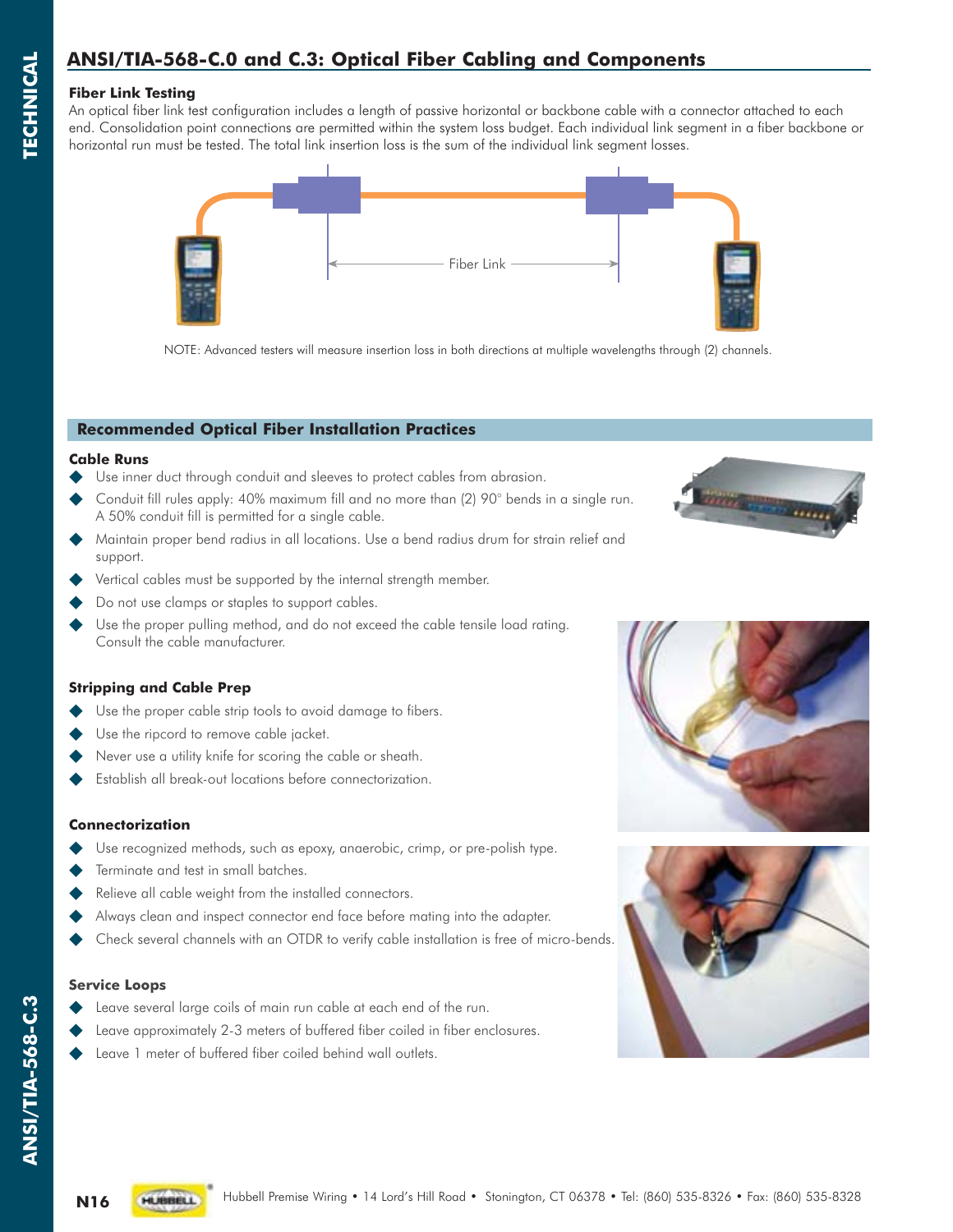### **ANSI/TIA-568-C.2: Category 6A UTP Cabling**

Augmented Category 6, or Category 6A unshielded twisted pair (UTP) cable is designed to support 10GBASE-T (10 Gigabit Ethernet) transmission in accordance with IEEE802.3an requirements. IEEE802.3an was officially ratified in June 2006. The 568B.2-10 standard for Category 6A was officially ratified in February 2008.

- Category 6A permanent link and channel performance are defined to 500 MHz.
- Alien Cross Talk (AXT) parameters are defined to 500 MHz.
- AXT is a measure of signal coupling from energized pairs in a disturber cable or component into disturbed pairs within surrounding cables or components.
- Category 6A AXT parameters are summarized below (see Glossary also):
	- ANEXT (Alien Near End Crosstalk).
	- PSANEXT (Power Sum Alien Near-End Crosstalk).
	- AACRF (Attenuation to Alien Crosstalk Ratio, Far End). NOTE: Previously referred to as AFEXT.
	- PSAACRF (Power Sum Attenuation to Alien Crosstalk ratio, Far-End). NOTE: Previously referred to as PSAFEXT.

To mitigate the effects of AXT, the cable design shall meet the "worst case" 6-around-1 AXT requirements as shown below. Larger wire size, tighter twisting and thicker cable jacket are key design parameters. As a result, the cable diameter is larger, and will have an impact on installation practices. Refer to Hubbell's "10 GbE Cabling Guidelines for more details.

- Field-testing of AXT in installed links or channels is optional per 568B-2-10.
- AXT field testing equipment is identified in the table on page N13.
- Link and channel components must also be designed to mitigate AXT.

#### "Worst Case" 6 around 1 AXT Test Configuration.



### **TIA/TSB-155: Field AXT Mitigation for Installed Category 6 Cabling**

Telecommunications Systems Bulletin TSB-155, released in March 2007, was developed to qualify installed Category 6 cabling for operation at 500 MHz to support 10GbE transmission. Category 6 cabling used for 10GbE applications is restricted to the performance level of the cable and the AXT environment.

- Defines field AXT test parameters for installed Category 6 cabling links.
- Establishes length restrictions for installed Category 6 cabling.
- Standard Category 6 cabling: 37 meters maximum (no testing).
- Standard Category 6 cabling: 37 to 55 meters maximum (AXT testing recommended, mitigation not likely).
- Enhanced Category 6 cabling: > 55 meters (Mitigation and AXT testing highly recommended, , mitigation expected).
- NOTE: The primary limitation with 10GbE operation is ANEXT. Individual Cat 6 links with no EMI should be able to support 10GbE up to 100m. Multiple links in parallel become a concern with ANEXT.

The mitigation procedure suggested by TSB-155 is outlined below. Each mitigation step requires field AXT testing to 500 MHz for verification.

- Unbundle cables and patch cords.
- Substitute ScTP patch cords and equipment cords.
- Substitute Category 6A jacks.
- Substitute Category 6A panels.

### **www.hubbell-premise.com Call 1-800-626-0005 N17**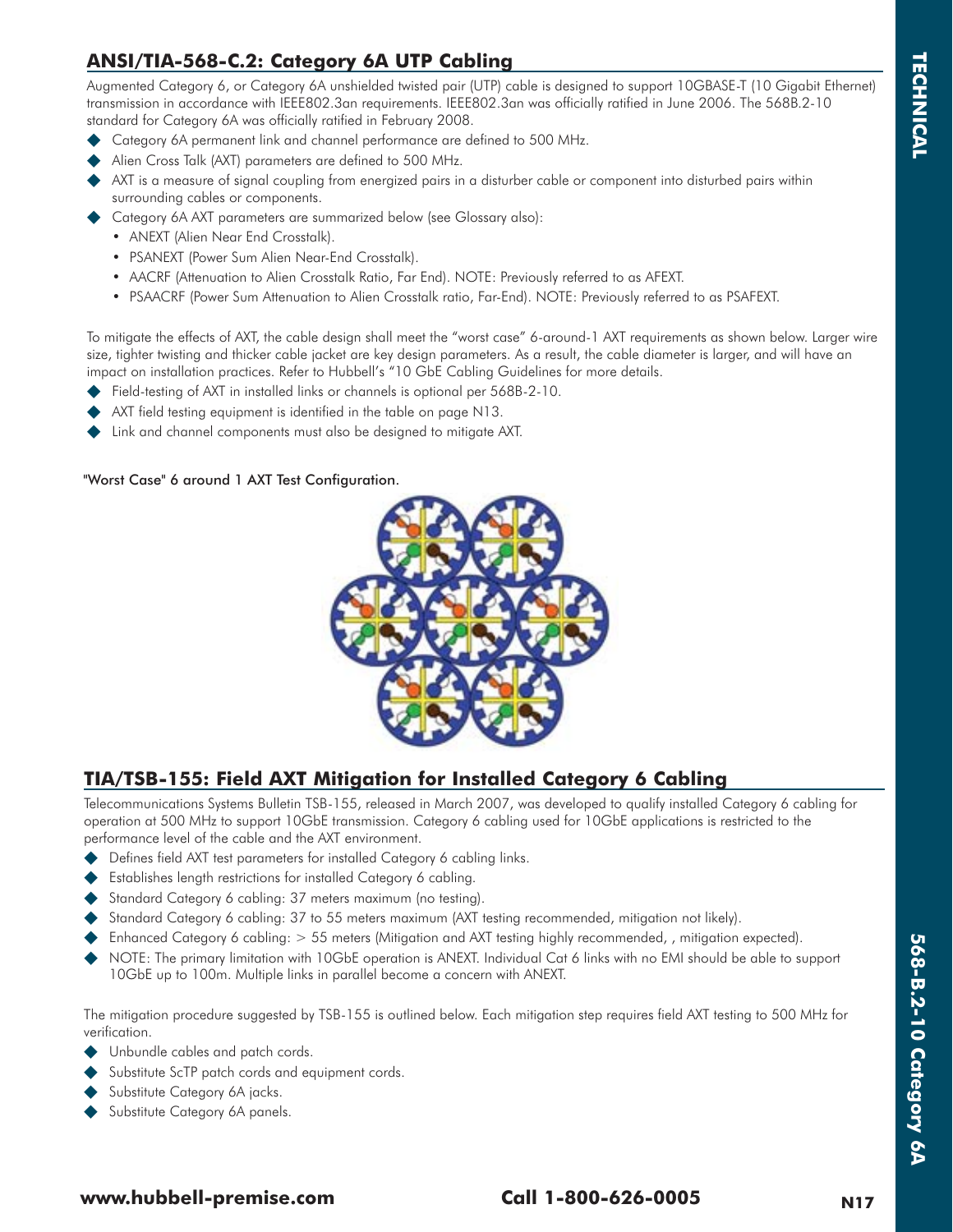### **ANSI/TIA-569-B: Telecommunications Pathways and Spaces**

The applications below are supported by this standard. The 569B standard incorporates all previous addenda to the 569A version.

#### **569B: Surface (Perimeter) Raceway Systems**

- May contain work area outlets at desired locations.
- Include the base channel, cover, fittings and outlet accessories.
- May be either single channel or multi-channel with dividers.
- Are designed to maintain 25mm (1 in.) minimum cable bend radius.
- Can be installed as baseboard, chair rail, or ceiling runs with vertical feeders.
- Support single or multiple room distribution.
- Should be sized at 40% max cable fill to accommodate future expansion.

NOTE: Metallic raceway systems shall be properly bonded to ground per J-STD-607-A. Never combine power and data cabling within a single raceway channel.

#### **569B: Furniture Pathways and Spaces**

- Separation requirements apply for power and data cabling.
- Furniture pathways shall have a minimum cross section area of 9.5 cm<sup>2</sup> (1.5 in<sup>2</sup>).
- This specification is based on a work area cluster serving four persons with three outlet connections each.

NOTE: The usable cross sectional area may be reduced by bend radius limits of the installed cables.

#### **569B: Access Floor Pathways and Spaces**

- Standard access floors shall have a minimum of 150mm (6in.) finished floor height.
- A floor height of 200mm (8in.) is the recommended clearance for cable trays.
- The free space above any cable tray or raceway under an access floor must allow for easy removal of covers.
- Connecting hardware is prohibited below the access floor, however a consolidation point is permitted as an exception.
- Locate penetration points and floor outlets away from office traffic.
- All standards apply for separation of power and data cables.

#### **569B: Poke-Thru Fittings**

- A poke-thru device is used for penetration of building cabling through above-grade structural floors. Typically available in flush or raised configurations.
- Maintain fire rating of the floor after installation.
- Provide power and/or data service ports in limited capacity.
- *NOTE: Contact a Structural Engineer before penetrating load-bearing floors*





#### **569B: In-Floor Systems**

- Typically specifies embedded ducting in concrete or cellular floor configurations.
- Design of these systems applies to new building constructions.

#### **569B: Multi-Tenant Pathways and Spaces**

- Specifies common equipment and telecommunications rooms.
- Also includes provisions for shared access and service provider spaces.

#### **569B: Cable Trays and Wireways**

Describes various pre-fabricated structures for supporting and routing cables.



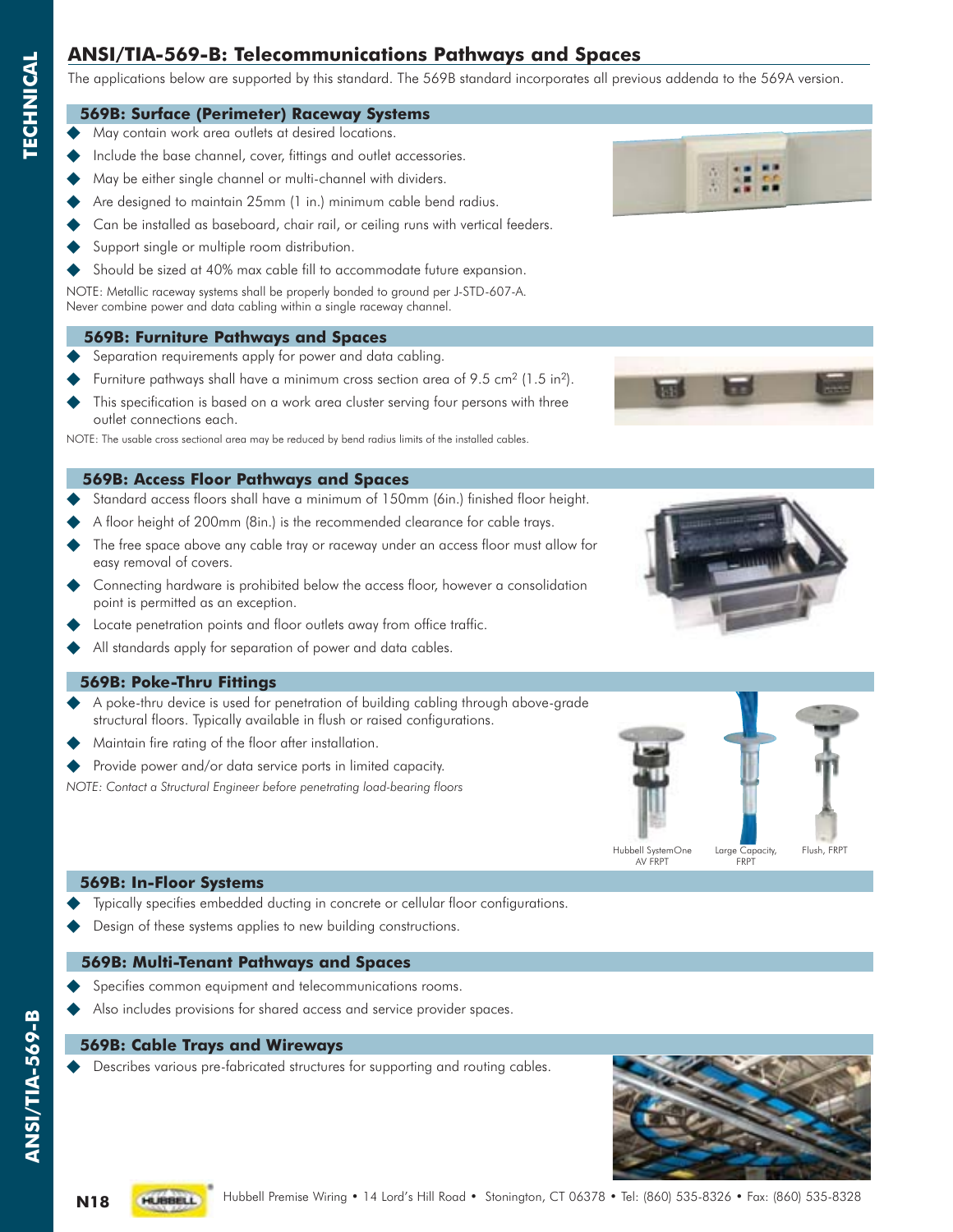# **ANSI/TIA-570-B: Residential Telecommunications Cabling Standard**

This standard specifies cabling infrastructure for distribution of telecommunications services in single or multi-tenant dwellings. Residential cabling begins at the interface with the Access Provider, known as the Demarcation Point. The in-house cable distribution follows a star topology. Cabling for audio, security, and home controls have been added to this standard in the addenda listed below.



There are two grades of Residential Cabling:

- Grade 1: Minimum Requirement.
	- One 4-pair UTP Category 3 minimum cable and connecting hardware.
- One  $75\Omega$  series 6 coaxial cable and connecting hardware.
	- Grade 2: Advanced Multimedia (Recommended).
	- Two 4-pair UTP Category 5e minimum cable and connecting hardware.
- Two  $75\Omega$  coaxial cables and connecting hardware.
	- One pair of cabled multimode optical fibers (optional).

#### **ANSI/TIA-570-A Addenda**

- 570A-1: "Security Cabling for Residences".
- 570A-2: "Control Cabling for Residences".
- 570A-3: "Whole Home Audio Cabling for Residences".

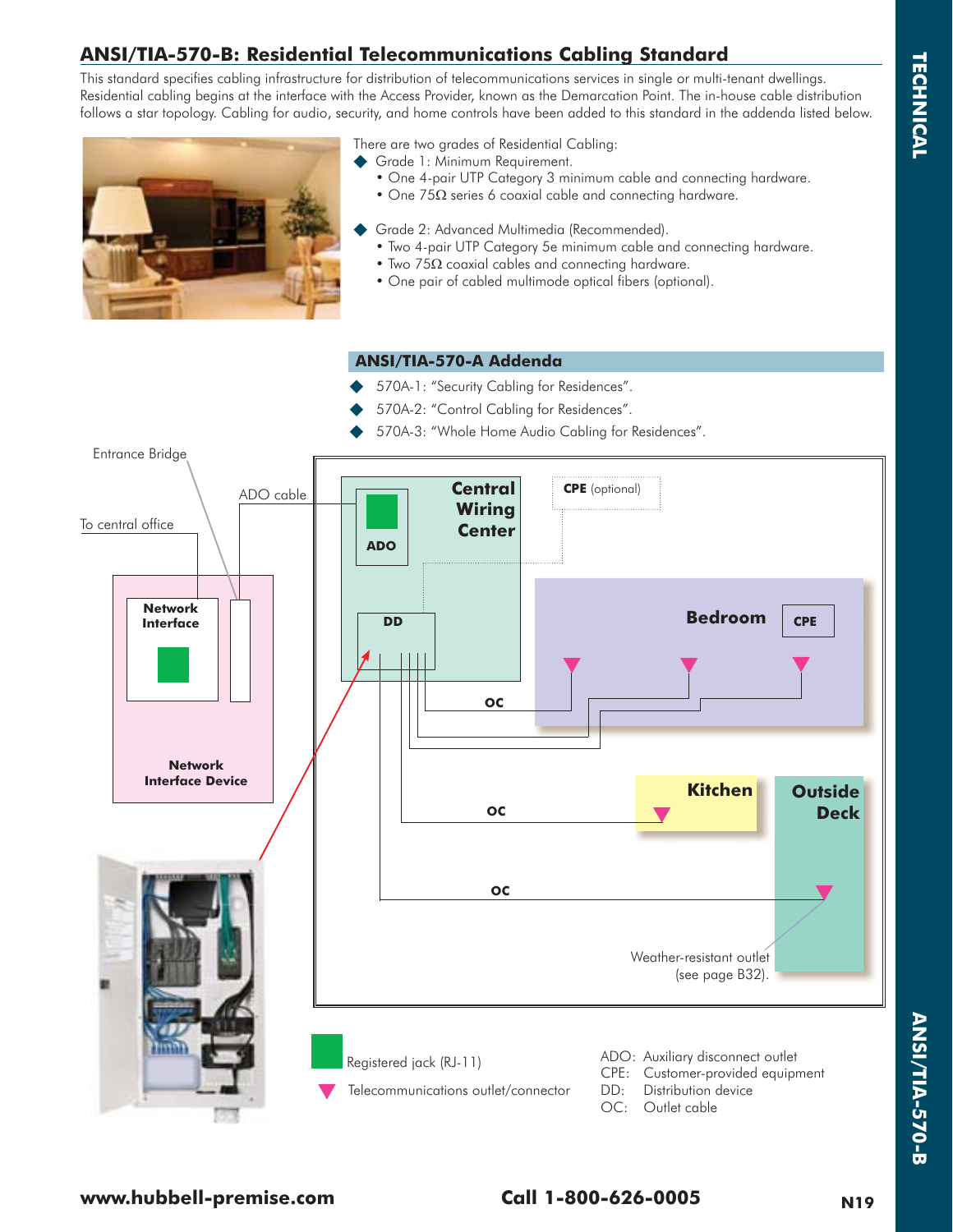### **ANSI/TIA-606-B: Administration Standard for Commercial Telecommunications Infrastructure**

This standard establishes basic guidelines for identification, labeling, and record keeping. These practices are essential for continued operation and maintenance of a cabled network. The advantages of identifying and documenting all elements of the cabling infrastructure are:

Green

 **606-B Color Coding**

Demarcation point (Pantone 150C) - Central Office

Common equipment (Pantone 246C) - PVBX, LANs

1st level backbone - Main to Intermediate

Key telephone systems (Pantone 184C)

Network connections on customer's side (Pantone 353C)

2nd level backbone (Pantone 422C) - Intermediate to Telecom

Horizontal cabling (closet end only) (Pantone 291C) - Work Area

Inter-building backbone (Pantone 465C)- Campus Environment

Auxiliary circuits (Pantone 101C) - Alarm, Security, etc.

Purple

White

Blue

Brown

Yellow

Red

- Improved traceability of the network connections, paths, and locations.
- Moves, adds and changes (MAC's) are easily implemented.
- Maintenance and troubleshooting is simplified.

#### **Key Elements of the Network that Require Identifier Labels and Records:**

- Connecting hardware and splices.
- Cables.

**TECHNICAL**

**TECHNICAL** 

- Telecommunications pathways (conduit, firestops, etc.).
- Telecommunications spaces (EF, ER, TR, WA).
- Grounding and bonding locations (TMGB, TGB, TBB).
- Equipment.
- Building.
- Outside plant (OSP) cables and pathways.

#### **Four Classes of System Administration:**

- Class 1: Single Building, 1 TR.
- Class 2: Single Building, multiple TR's.
- Class 3: Campus with OSP.
- Class 4: Multi-Campus/Multi OSP.

#### **Requirements for Identifiers**

- Identifiers should have a logical alphanumeric code.
- The code number should link to detailed permanent records.
- Standard 606-B color codes should be used for all cross connect fields.

#### **Requirements for Records**

- Drawings and documents must be backed-up and secured by the building administration.
- Moves, add's and changes (MAC's) must be documented with a change order.
- MAC's must be updated in the permanent records.
- All identifier information must be cross-referenced in the permanent records.

#### **Requirements for Labels**

- All labels must use a traceable, permanent identifier.
- Each cable and pathway must be labeled on both ends.
- All labels shall meet UL969 legibility, defacement and adhesion requirements.
- Station connections may be labeled on the face plate.
- All jack, connector and block hardware can be labeled on the outlet or panel.





Patch Cords



Fiber Panels



Cross Connect Blocks

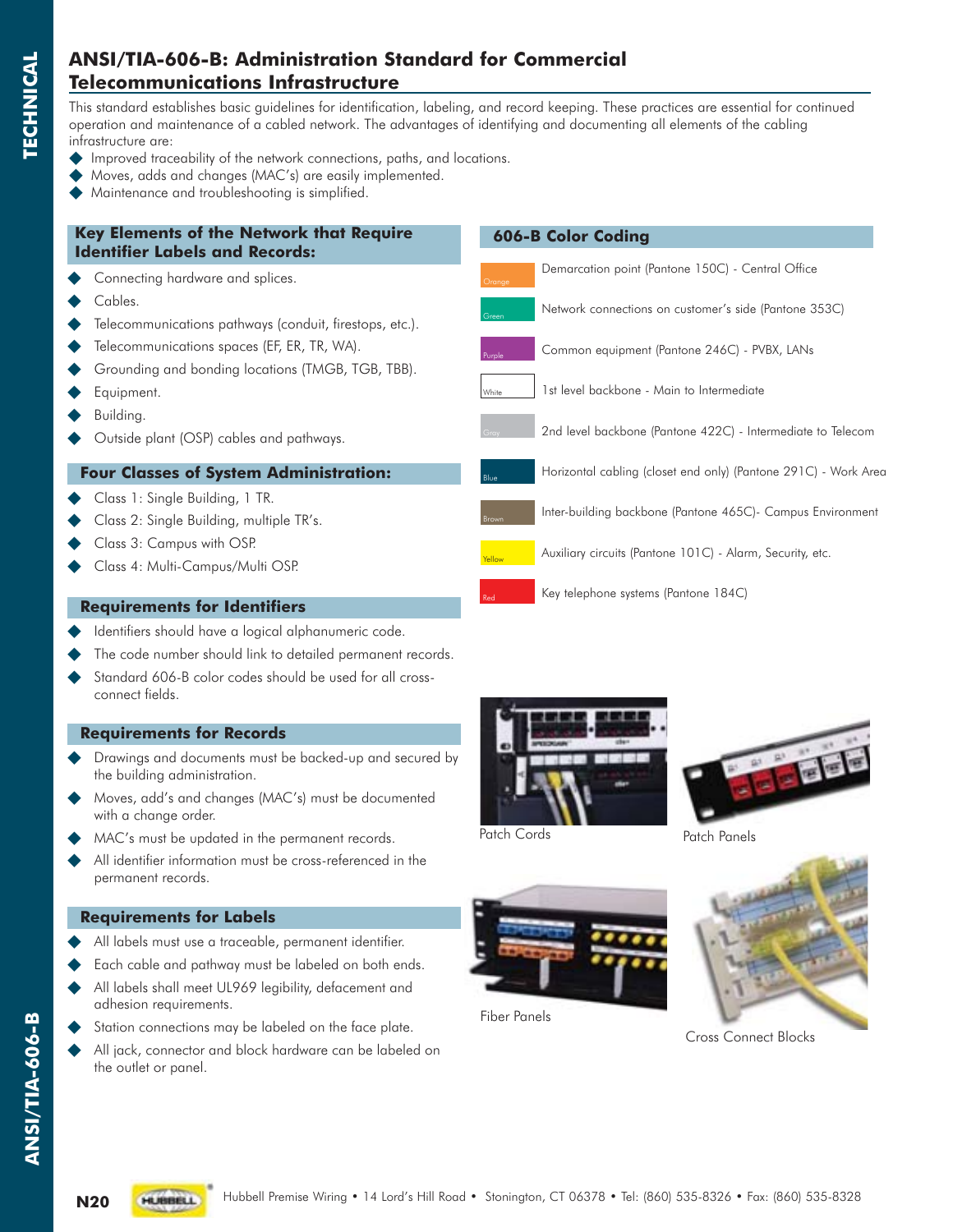### **J-STD-607-A: Commercial Building Grounding and Bonding Requirements for Telecommunications**



TGB #3 TGB #2  $\overline{TBB}$   $\overline{TCB \#1}$  1st Floor **TMGB** 3rd Floor 2nd Floor **BCT** 

GEC

This standard specifies grounding and bonding design and distribution methods for commercial buildings. Proper earth grounding of the building structure and wiring is a requirement of the National Electric Code (NEC). Bonding all electrical and telecommunications equipment to the primary grounding electrode conductor (GEC) is essential for maximizing performance and safety. \*Bonding to water pipes is now a code violation.

Bonding telecommunications equipment, facilities, and cabling to the primary grounding electrode is accomplished using the following major elements:

- Grounding Electrode Conductor (GEC).
- Bonding Conductor (BC).
- Telecommunications Main Grounding Busbar (TMGB).
- Telecommunications Bonding Backbone (TBB).
- ◆ Telecommunications Grounding Busbar (TGB).

J-STD-607-A specifies the TMGB and TGB as a pre-drilled solid copper bar that extends the GEC for connecting the TBB. The TBB is typically a 6AWG stranded copper conductor that joins the copper TGB's on each floor of the building. A TGB is located in every TR and ER in the building. J-STD-607A also recommends surge protection devices for active telecommunications equipment.

\* The GEC is the largest grounding conductor and extends into the earth to a specified depth.

- The TBB should be continuous with no splices.
- Connections to the TBB must use listed compression fittings.

### **ANSI/TIA-862: Building Automation Systems Cabling Standard for Commercial Buildings**

This standard establishes guidelines for structured cabling of low-voltage building automation systems (BAS). BAS wiring and control systems are converging with telecommunications infrastructures. NEC allows power-limited BAS systems to share the pathways and spaces with telecommunications infrastructure. LAN cabling is therefore not limited to voice and data transmission, and BAS applications present a new opportunity. Converging BAS with telecommunications are driving new industry standards. Designers must consider BAS cabling when sizing pathways and spaces in a building.

#### **The key advantages of converging BAS and Telecom cabling are:**

- Project responsibility is reduced to a single team.
- The building design and system administration is simplified.
- Consolidation of service, equipment, and cabling facilities is achieved.
- Common pathways and bonding points create a centralized infrastructure.
- Cabling installation and practices of ANSI/TIA-568-C can be utilized.

#### **Basic Cabling Requirements for BAS:**

- The horizontal cabling, installation, and BAS outlet connector shall meet ANSI/TIA-568-C.1.
- A distributed or centralized star topology should be used.
- Recognized cables for BAS horizontal and backbone:
	- •100 Ohm balanced UTP cable (ANSI/TIA-568-C.2).
	- Multimode or singlemode optical fiber (ANSI/TIA-568-C.3).
- The BAS outlet may be connected from an HC or an optional CP.
- Shared pathways of BAS/Telecom cables must be code and capacity compliant.
- For use with balanced UTP cable, the BAS device operating voltage and current are limited per ANSI/TIA-862, Annex 'A'.
- Separation of services is recommended in ANSI/TIA-862, Annex 'B'.
	- Shared cable sheath of BAS and telecommunications wiring is not recommended.

### **www.hubbell-premise.com Call 1-800-626-0005 N21**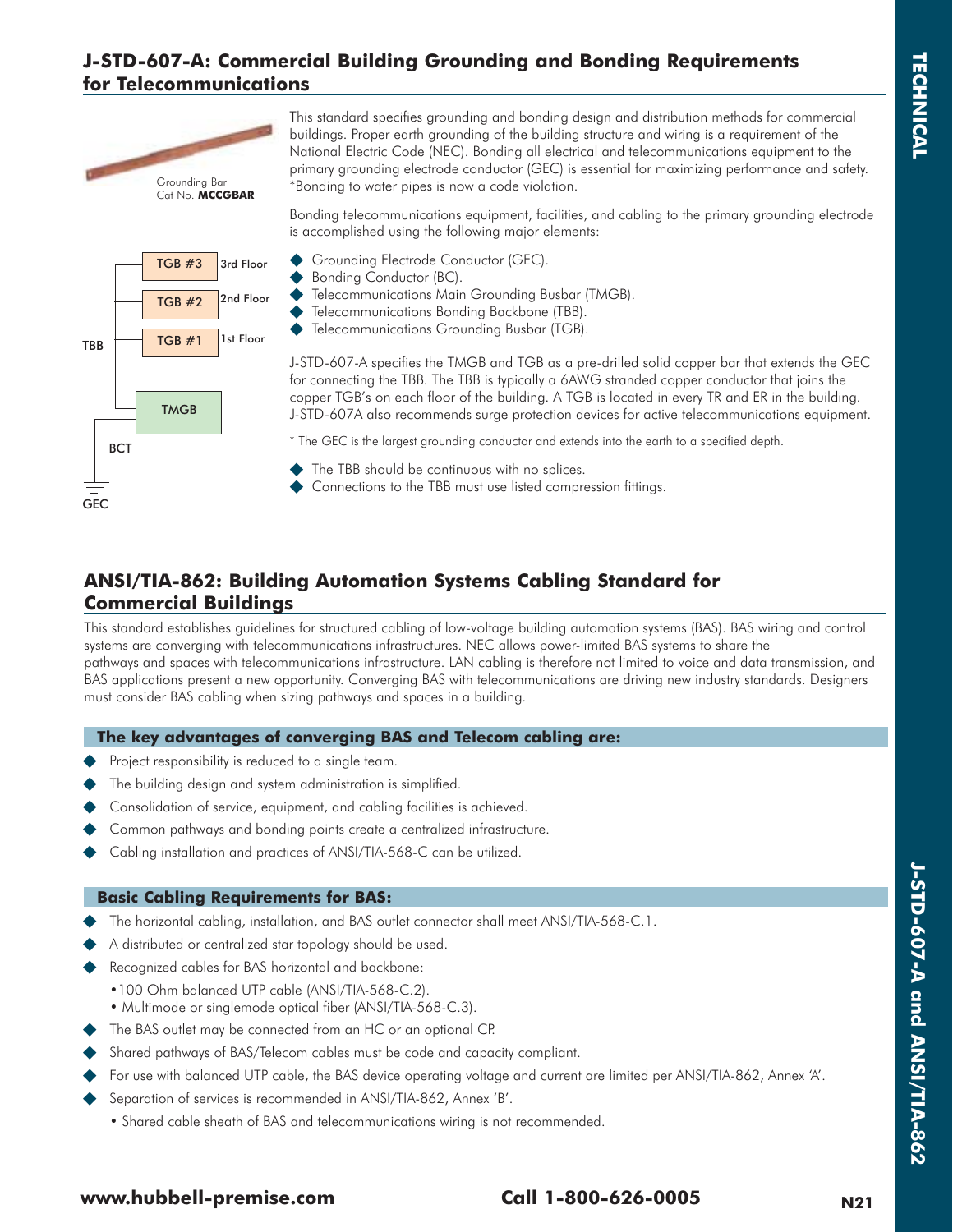### **ANSI/TIA-942: Telecommunications Infrastructure Standards for Data Centers**

TIA-942 defines a data center as a building or portion of a building dedicated to housing large scale computer rooms and support facilities. Data centers are highly protected facilities that typically serve large private institutions or public service providers. Engineering design considerations for data centers include: architectural layout, space allocation, power, cooling, security, floor loading, telecommunications cabling distribution, and disaster avoidance/recovery.

Data centers have a high level of fault tolerance, with (4) tiers of redundancy for all critical systems and support functions. Higher tiers are inclusive of lower tiers of redundancy, and provide increased levels of protection from service interruptions caused by specific events, such as fire or earthquakes. A Tier 4 facility provides maximum service availability, and is also the most costly construction.

A typical Data Center includes:

- Entrance Room (ER).
- Telecommunications Room(s) (TR).
- Main Distribution Area (MDA).
- Horizontal Distribution Areas.
- Equipment Distribution Area (EDA).

A schematic layout of a data center is illustrated below.



### **ANSI/TIA-942 Addenda**

ANSI/TIA-942-1: "Data Center Coaxial Cabling Specifications and Application Distances".

ANSI/TIA-942-2: "Additional Media and Guidelines for Data Centers".

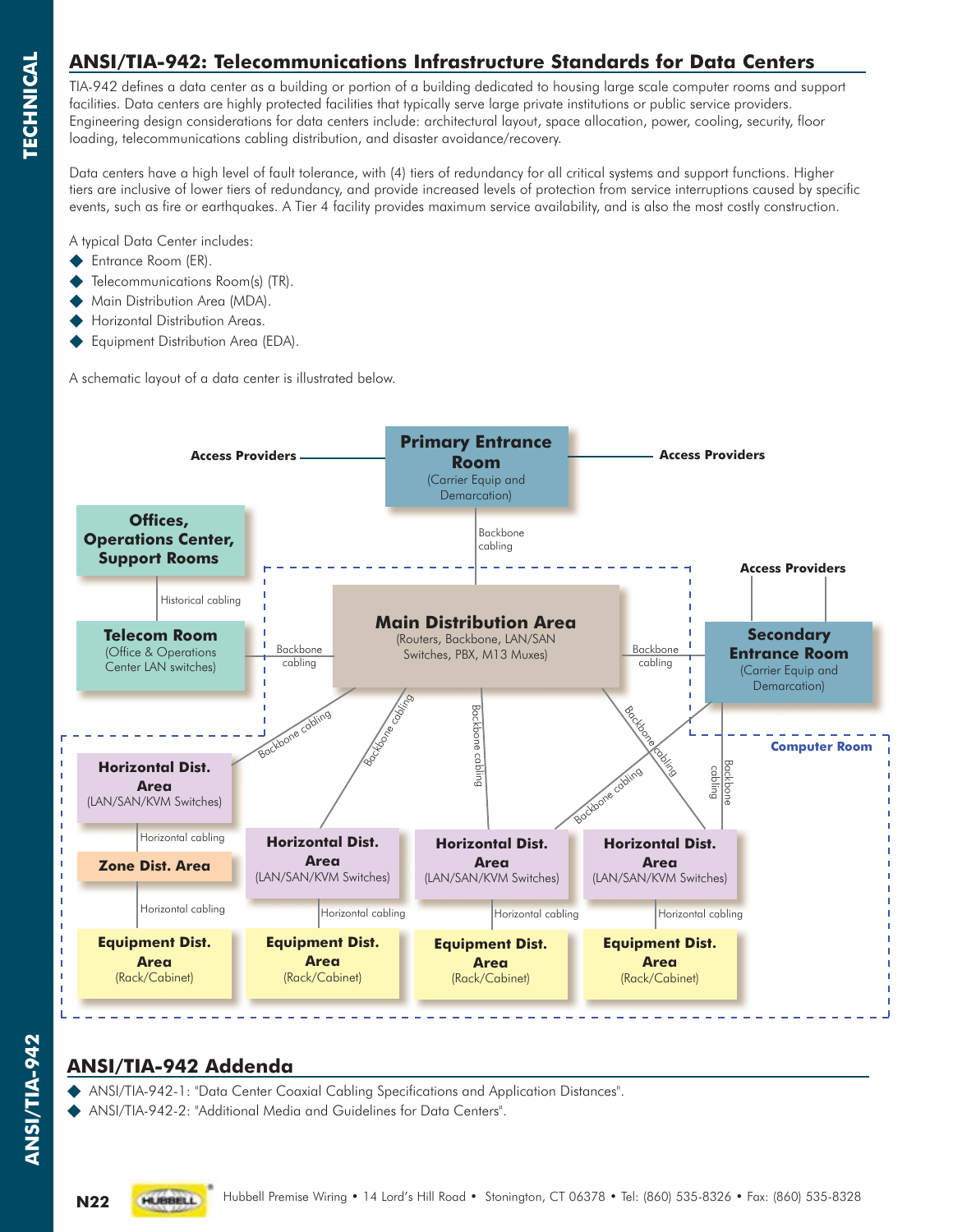### **ANSI/TIA-1005: Industrial Telecommunication Infrastructure**





The official standard is developed by the TIA/TR-4.9 Industrial Telecommunications Infrastructure Subcommittee. This standard defines the requirements for cabling, connectors, pathways, and spaces designed to operate in harsh environments.

For the Industrial Ethernet application, the basic performance and reliability sections of ANSI/TIA-568-C apply. Additional requirements are being defined in TIA-1005 to incorporate harsh environments.

TR-42.9 has established four conditions (MICE) that define the industrial environment:

- Mechanical (shock, vibration, impact, etc.).
- Ingress (contamination influx).
- Climate (temperature, humidity, UV exposure, etc.).
- Electromagnetic (conducted and radiated interference).

 Industrial Ethernet components are rated to withstand these conditions under specific levels of severity. The level of severity is determined by the application.

Ingress Protection (IP) codes are a two-digit code with the following criteria:

- $\bullet$  First Digit: degree of protection from human contact with hazardous elements inside an enclosure, or from influx of foreign matter.
- Second Digit: degree of protection of equipment inside enclosures from the influx of water.

Example: **IP67 (6 = first digit, 7 = second digit)**

The higher the number, the higher the degree of protection from human contact and influx of water.

# **HARSH-Hubbell Application Rating System for Harsh Environments**

|                     | <b>Application</b>                                                                                                                               | <b>Application</b>                                                                                       | <b>Application</b>                                                   |
|---------------------|--------------------------------------------------------------------------------------------------------------------------------------------------|----------------------------------------------------------------------------------------------------------|----------------------------------------------------------------------|
|                     | <b>Severe</b>                                                                                                                                    | Harsh                                                                                                    | Tough                                                                |
| <b>Dust</b>         | Enclosures: <b>NEMA 4X</b>                                                                                                                       | Enclosures: NEMA 4/12/13                                                                                 | Enclosures: NEMA 3R                                                  |
|                     | Connectors: IP67 and IP66                                                                                                                        | Connectors: <b>IP67</b> and <b>IP66</b>                                                                  | Connectors: IP43                                                     |
|                     | Totally protected against dust                                                                                                                   | Protected against dust,                                                                                  | Objects greater than 1 mm                                            |
|                     | (Dust-tight)                                                                                                                                     | Objects greater than 1 mm                                                                                | i.e., tools, wires, small wires                                      |
| <b>Water</b>        | Enclosures: <b>NEMA 4X</b>                                                                                                                       | Enclosures: NEMA 4/12/13                                                                                 | Enclosures: <b>NEMA 3R</b>                                           |
|                     | Connectors: <b>IP67</b> and <b>IP66</b>                                                                                                          | Connectors: <b>IP67</b> and <b>IP66</b>                                                                  | Connectors: IP43                                                     |
|                     | Immersion and strong pressure                                                                                                                    | Protected against strong and                                                                             | Protected against sprays of                                          |
|                     | jets                                                                                                                                             | low pressure jets                                                                                        | water to 60° from vertical                                           |
| Corrosion           | Enclosures: NEMA 4X<br>Stainless Steel: Dust, water<br>and corrosive liquids<br>Connectors: PBT<br>Common oils, chemicals<br>and cleaning agents | Enclosures: NEMA 4/12/13<br>Ice, dust, water, non-corrosive<br>liquids<br>Connectors: PBT<br>Common oils | Enclosures: <b>NEMA 3R</b><br>Falling rain, sleet<br>Connectors: N/A |
| <b>Impact</b>       | Enclosures: 14 ga., 304 SS                                                                                                                       | Enclosures: 14 ga., steel                                                                                | Enclosures: 14 ga., steel                                            |
|                     | <b>Connector Housing: PBT</b>                                                                                                                    | <b>Connector Housing: PBT</b>                                                                            | Connectors: Thermoplastic                                            |
| <b>Tamper</b>       | Enclosures: Protected,                                                                                                                           | Enclosures: Protected,                                                                                   | Enclosures: Protected,                                               |
|                     | secured and locked                                                                                                                               | and optional locked                                                                                      | but not secured                                                      |
| <b>Temperature</b>  | TIA-568-C.2<br>TIA/TR 42.9 pending                                                                                                               | TIA-568-C.2                                                                                              | TIA-568-C.2                                                          |
| <b>Vibration</b>    | TIA/TR 42.9 10-500Hz                                                                                                                             | TIA/TR 42.9 10-500Hz                                                                                     | TIA/TR 42.9 10-500Hz                                                 |
|                     | 5q Acceleration                                                                                                                                  | 2q Acceleration                                                                                          | 0.7q Acceleration                                                    |
| <b>Ultra-Violet</b> | Protected                                                                                                                                        | Protected                                                                                                | Not Protected                                                        |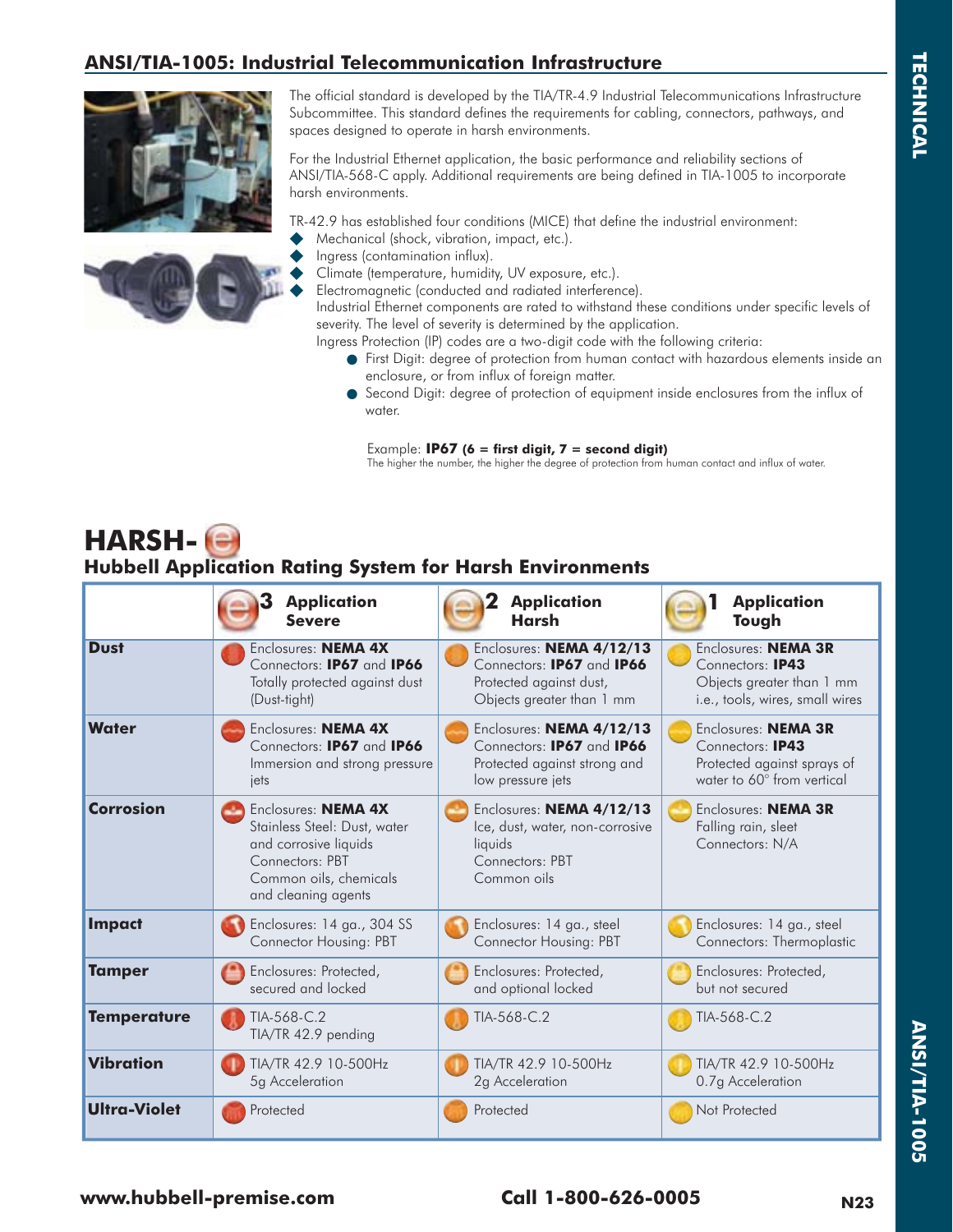### **Standard UTP Wiring Conventions**

### **Horizontal UTP Cable and Patch Cords**

- ◆ Solid copper 4-pair 24 AWG UTP is specified for distribution cabling. Stranded UTP is specified for patch cords for flexibility. Shielded cable is not commonly used in the U.S. Splices bridge taps are not permitted.
- Cable, connectors and patch cords shall be marked with the performance category. Always match performance categories of cables and components throughout the infrastructure.
- All cable, cords and connecting hardware shall meet performance requirements of ANSI/TIA-568-C.2. Hubbell assures this compliance with all products and cable partners.

### **Backbone UTP Cable**

**TECHNICAL**

**TECHNICAL** 

- Solid copper 4-pair and 25-pair UTP is specified. An overall shield is optional.
- Performance category markings and compliance to ANSI/TIA-568-C.1 and 568-C.2 is required.
- Circuits with incompatible signals should be partitioned in separate binder groups. Prior to making shared sheath circuit assignments, consult the equipment manufacturer for signal characteristics (i.e., frequency, amplitude, voltage, etc.).
- Tip conductor insulation colors are matched to the binder group. Ring conductor insulation colors correspond the pair.

### **Recognized Connector and Wiring Configurations**

- ◆ 8-position modular jack/plug.
- 8-position modular panel/plug.
- T568A wiring or T568B wiring options.
- Cat 5e, Cat 6 or Cat 6A recommended.
- Type M4 4-pin recognized for industrial automation.

### **RJ-45 ANSI/TIA-568 Wiring Conventions**

Two wiring standards were adopted. Both configurations are based on maximum transmission performance.

T568A 1: Green/White 2: Green 3: Orange/White

**8 Position / 8 Wire** 

• Preferred method. • Directly compatible with 2-pair voice and Token Ring systems utilizing 6-position connectors.

4: Blue 5: Blue/White 6: Orange 7: Brown/White 8: Brown



**I** Position / I Wire

- T568B 1: Orange/White 2: Orange
	- 3: Green/White
	- 4: Blue
	- 5: Blue/White
	- 6: Green 7: Brown/White
	- 8: Brown
- Optional method.
- AT&T's standard.
- Directly compatible with AT&T phone systems.

#### **COLOR CODING:**



 white-blue/blue white-orange/orange white-green/green white-brown/brown









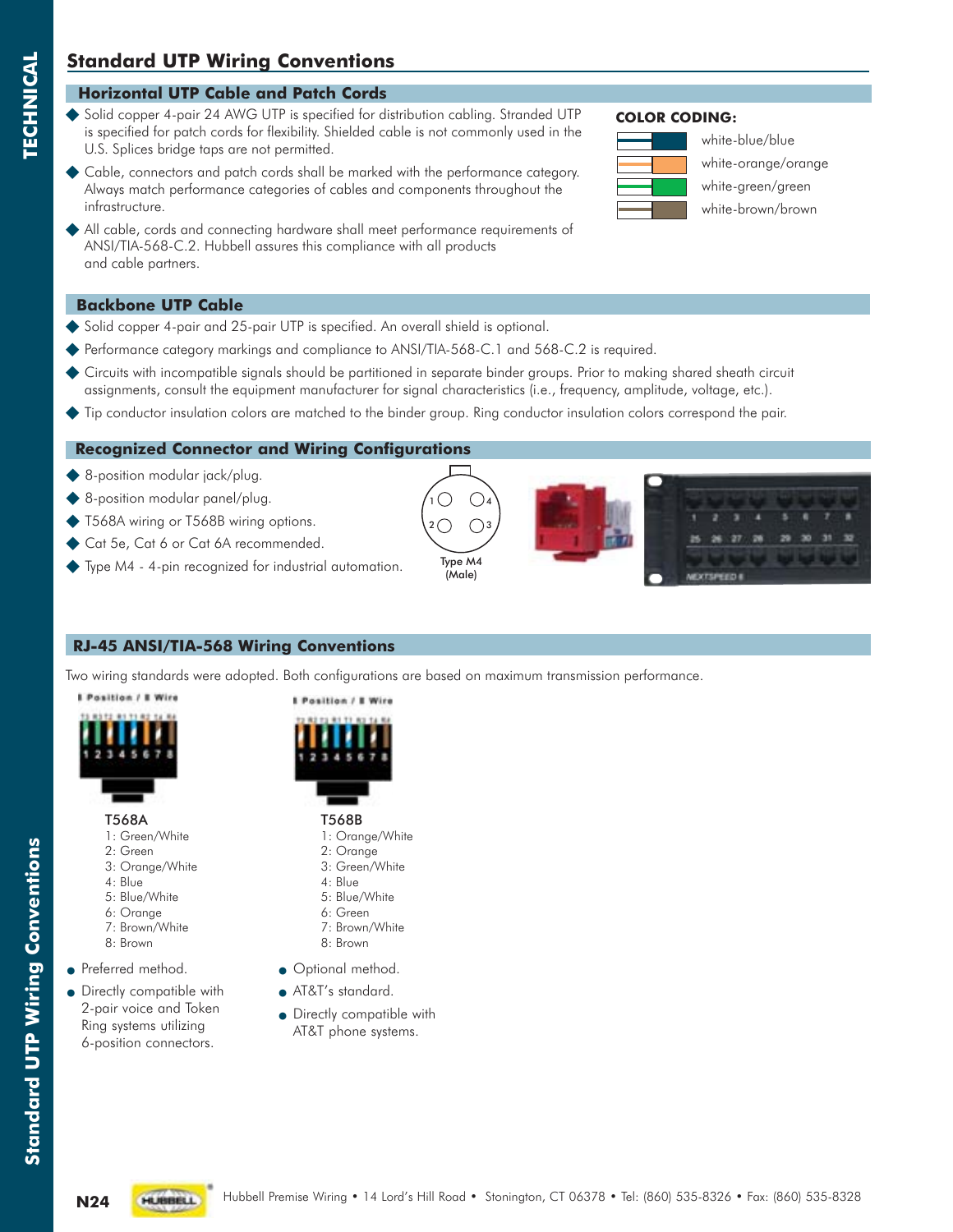#### **USOC Conventions**

Universal Service Ordering Codes (USOC) are a series of Registered Jack (RJ) wiring configurations developed by the Bell System for connection of customer premises equipment to the network. FCC regulations govern these configurations.



| TIP                       | <b>RING</b>               |
|---------------------------|---------------------------|
| Pair 1 1 T1 - White/Blue  | Pair $1$ I<br>$R1 - Blue$ |
| Pair 2 12 - White/Orange  | Pair 2 R2 - Orange        |
| Pair 3 1 T3 - White/Green | Pair 3 R3 - Green         |
| Pair 4 14 - White/Brown   | Pair $4$<br>$R4 - Brown$  |

#### **LAN Wiring Conventions**

Local Area Network standards designed to operate over UTP specify pin/pair assignments on modular connectors for various signal transmission protocols. While ANSI/TIA-568A and 568B conventions support all these designations, there are some cases where the user chooses to cable only the number of pairs required to support these applications.



- 10 Mbps Ethernet over UTP.
- **Uses only two pairs.**
- -100 Mbps Ethernet.



- - 4/16 Mbps Token Ring over copper.
- Uses only two pairs.



- over copper.
- **Uses only two pairs.**

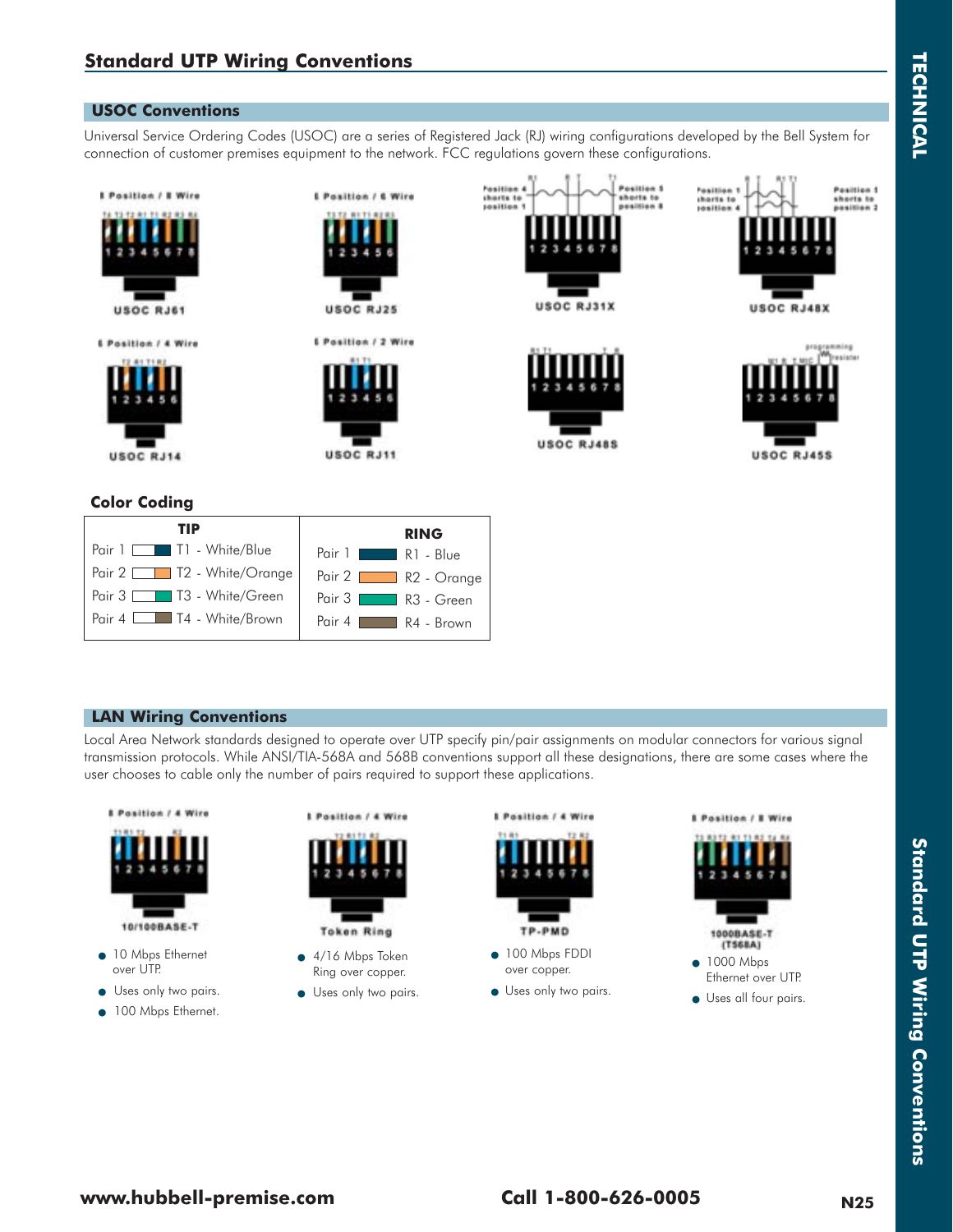### **Standard UTP Wiring Conventions**

### **Block Wiring**

Standard color codes for 25-Pair UTP cable are specified in the chart below.

| <b>Wire/Color Code</b> | <b>Tip and</b> | Pair    | <b>50 Pin</b>    | 66 or 110 Block  |
|------------------------|----------------|---------|------------------|------------------|
|                        | Ring           | Number  | <b>Positions</b> | <b>Positions</b> |
| white/blue             | Tip 1          | Pair 1  | 26               | 1                |
| blue/white             | Ring 1         |         | $\mathbf{1}$     | $\overline{2}$   |
| white/orange           | Tip 2          | Pair 2  | 27               | 3                |
| orange/white           | Ring 2         |         | $\mathbf{2}$     | 4                |
| white/green            | Tip 3          | Pair 3  | 28               | 5                |
| green/white            | Ring 3         |         | 3                | 6                |
| white/brown            | Tip 4          | Pair 4  | 29               | $\overline{7}$   |
| brown/white            | Ring 4         |         | $\overline{4}$   | 8                |
| white/slate            | Tip 5          | Pair 5  | 30               | 9                |
| slate/white            | Ring 5         |         | 5                | 10               |
| red/blue               | Tip 6          | Pair 6  | 31               | 11               |
| blue/red               | Ring 6         |         | 6                | 12               |
| red/orange             | Tip 7          | Pair 7  | 32               | 13               |
| orange/red             | Ring 7         |         | $\overline{7}$   | 14               |
| red/green              | Tip 8          | Pair 8  | 33               | 15               |
| green/red              | Ring 8         |         | 8                | 16               |
| red/brown              | Tip 9          | Pair 9  | 34               | 17               |
| brown/red              | Ring 9         |         | 9                | 18               |
| red/slate              | Tip 10         | Pair 10 | 35               | 19               |
| slate/red              | Ring 10        |         | 10               | 20               |
| black/blue             | Tip 11         | Pair 11 | 36               | 21               |
| blue/black             | Ring 11        |         | 11               | 22               |
| black/orange           | Tip 12         | Pair 12 | 37               | 23               |
| orange/black           | Ring 12        |         | 12               | 24               |
| black/green            | <b>Tip 13</b>  | Pair 13 | 38               | 25               |
| green/black            | Ring 13        |         | 13               | 26               |
| black/brown            | <b>Tip 14</b>  | Pair 14 | 39               | 27               |
| brown/black            | Ring 14        |         | 14               | 28               |
| black/slate            | <b>Tip 15</b>  | Pair 15 | 40               | 29               |
| slate/black            | Ring 15        |         | 15               | 30               |
| yellow/blue            | <b>Tip 16</b>  | Pair 16 | 41               | 31               |
| blue/yellow            | Ring 16        |         | 16               | 32               |
| yellow/orange          | Tip 17         | Pair 17 | 42               | 33               |
| orange/yellow          | Ring 17        |         | 17               | 34               |
| yellow/green           | <b>Tip 18</b>  | Pair 18 | 43               | 35               |
| green/yellow           | Ring 18        |         | 18               | 36               |
| yellow/brown           | Tip 19         | Pair 19 | 44               | 37               |
| brown/yellow           | Ring 19        |         | 19               | 38               |
| yellow/slate           | Tip 20         | Pair 20 | 45               | 39               |
| slate/yellow           | Ring 20        |         | 20               | 40               |
| violet/blue            | Tip 21         | Pair 21 | 46               | 41               |
| blue/violet            | Ring 21        |         | 21               | 42               |
| violet/orange          | Tip 22         | Pair 22 | 47               | 43               |
| orange/violet          | Ring 22        |         | 22               | 44               |
| violet/green           | Tip 23         | Pair 23 | 48               | 45               |
| green/violet           | Ring 23        |         | 23               | 46               |
| violet/brown           | Tip 24         | Pair 24 | 49               | 47               |
| brown/violet           | Ring 24        |         | 24               | 48               |
| violet/slate           | Tip 25         | Pair 25 | 50               | 49               |
| slate/violet           | Ring 25        |         | 25               | 50               |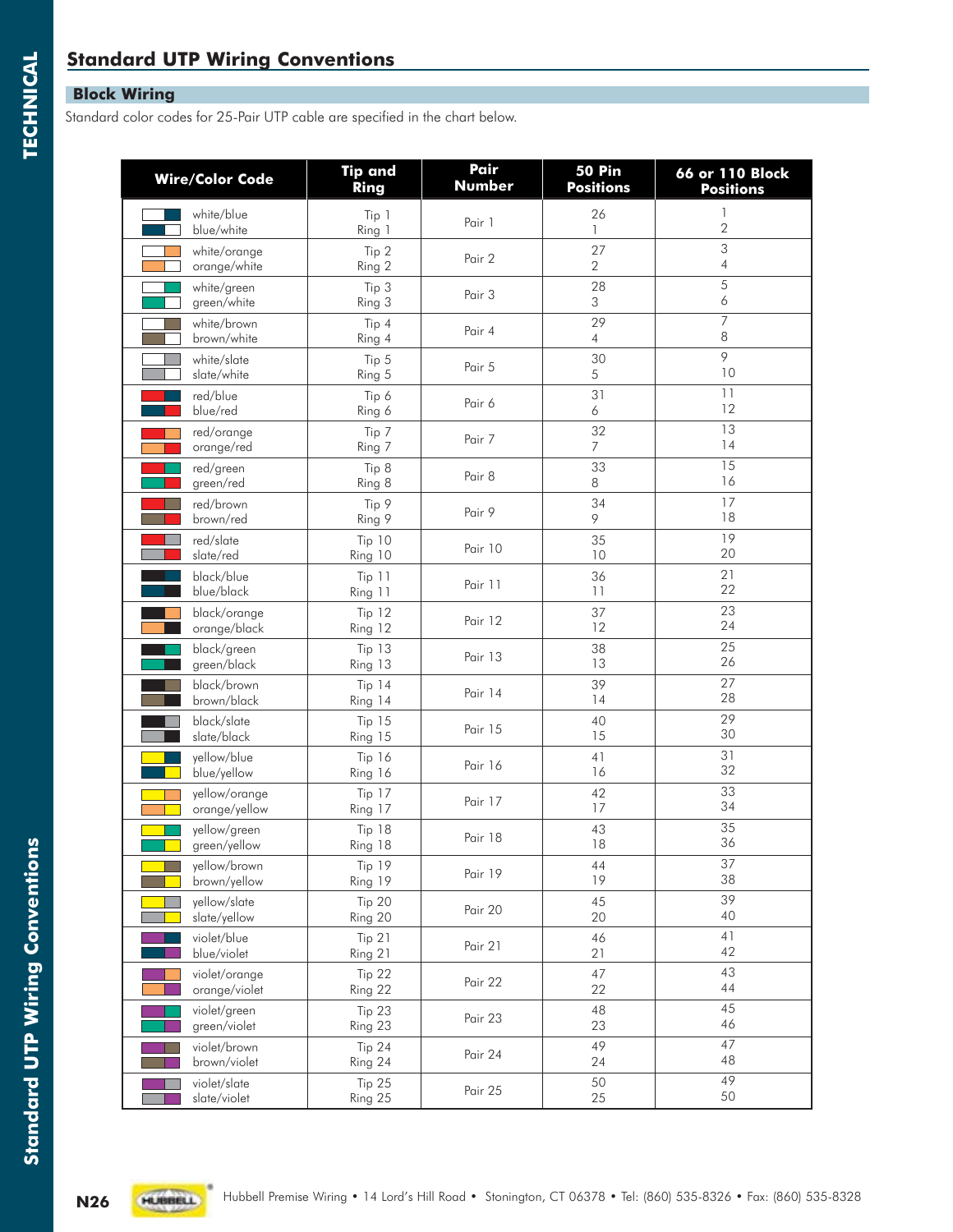### **Audio Video Cabling**

AV signal-level cabling and connectors are an integral part of structured horizontal cabling. Low voltage AV cabling may share the same pathways and wall outlet boxes with twisted pair or fiber data cabling. However, according to NEC 2005 Article 725.56(F), Class 1 audio power cables are prohibited from sharing the same pathway with any other Class 2 or Class 3 low voltage control wiring or network cables.

### **Common AV Media Interface Connectors**

VGA 15-pin

HDMI 15-pin

RCA Component







- Co-axial: RG6, RG59.
- Fire Wire.
- 15-wire: VGA/HDMI.
- 2-wire audio: 26 to 14 AWG.
- ◆ 4-pair balanced UTP or FTP.
- USB.
- $\blacklozenge$  HDMI.

#### **Two Basic Forms of Audio Signal**

- Analog Audio: sound waves are modulated into a continuous electrical signal.
- ◆ Digital Audio: analog audio signal is encoded into digital bits.

#### **Two Basic Forms of Video Signal**

- Composite Video (low resolution).
	- Three color components delivered by one single cable, no audio content.
	- Max resolution: 480i.
- ◆ Component Video (high resolution)
	- Red/Green/Blue (RGB) color components delivered by three separate cables, with audio content.
	- Resolution up to 1080i.

### **AV Cable Distance Limits and Other Considerations**

Total channel distances are limited for specific applications. USB channel lengths should not exceed 5.0 meters. Fire wire channel lengths should not exceed 4.5 meters. Horizontal cabling installations should allow for proper bend radius inside outlet boxes and behind walls.

Shared pathways with other communications or low voltage cabling should be analyzed for any potential signal interference issues.

#### **Installation Tips**

- ◆ Don't exceed cable minimum bend radius when installing connectors. Contact cable manufacturer for bend radius specifications.
- Soldering: Use the proper wire and solder temperature. NOTE: A "cold solder" will cause termination failures.
- Screw terminal: Strip wire insulation to proper length. Capture all strands neatly during insertion.

| <b>HPW Product Compatibility Chart</b>  |                          |                | <b>Port Configurations</b> |                          |                          |                          |        |
|-----------------------------------------|--------------------------|----------------|----------------------------|--------------------------|--------------------------|--------------------------|--------|
| Product                                 |                          | $\overline{2}$ | 3                          | 4                        | 6                        | 9                        | 12     |
| iSTATION™ Module, 1U Flat               | ✓                        | ✓              | ٠                          | $\overline{\phantom{a}}$ | $\overline{\phantom{a}}$ | ٠                        |        |
| iSTATION™ Module, 1.5U Angled           | ✓                        | ✓              | ٠                          | $\overline{\phantom{a}}$ | $\overline{\phantom{a}}$ | $\overline{\phantom{a}}$ | $\sim$ |
| iSTATION™ Module, 1.5U Recessed, Angled | ✓                        | ✓              | ٠                          | $\sim$                   | $\overline{\phantom{a}}$ | ٠                        | ×      |
| IFP Plates, 1-Gang                      | ✓                        | ✓              | ✓                          | ✓                        | ✓                        | ÷                        |        |
| IFP Plates, 2-Gang                      | $\sim$                   | $\sim$         | ٠                          | $\sim$                   | ✓                        | ✓                        | ✓      |
| <b>Tamper-Proof Plates</b>              | ٠                        | $\sim$         | ٠                          | ✓                        | ٠                        | ٠                        |        |
| Stainless Steel Plates, 1-Gang          | ✓                        | ✓              | ✓                          | ✓                        | ✓                        | ٠                        |        |
| Stainless Steel Plates, 2-Gang          | ٠                        | $\sim$         |                            |                          | ✓                        | ✓                        |        |
| ISM Surface Mount Housings              | ✓                        | ✓              | ۰                          | ✓                        | ✓                        | $\sim$                   |        |
| <b>ISF Outlet Frames</b>                | ٠                        | ✓              | ✓                          | ✓                        | ✓                        | $\sim$                   |        |
| Quad 106 Outlet Frames                  | $\overline{\phantom{a}}$ | ✓              | ٠                          | ✓                        | $\sim$                   | $\overline{\phantom{a}}$ | $\sim$ |
| Furniture Plates                        | $\sim$                   | ✓              | ٠                          | ✓                        | $\sim$                   | $\sim$                   | ×.     |
| <b>OFPPL Multimedia Plate</b>           | ٠                        | $\sim$         |                            | ✓                        | ٠                        | ٠                        |        |
| AMO Multimedia Housing                  | ✓                        | ✓              | ✓                          | ✓                        | ✓                        | ✓                        | J      |
| UDX Jack Panels, 1U, 24-port            | ✓                        | ✓              | ✓                          | ✓                        | ✓                        | ✓                        |        |
| UDX Jack Panels, 1U, 36-port            | ✓                        |                |                            |                          | ✓                        |                          |        |

### **www.hubbell-premise.com Call 1-800-626-0005 N27**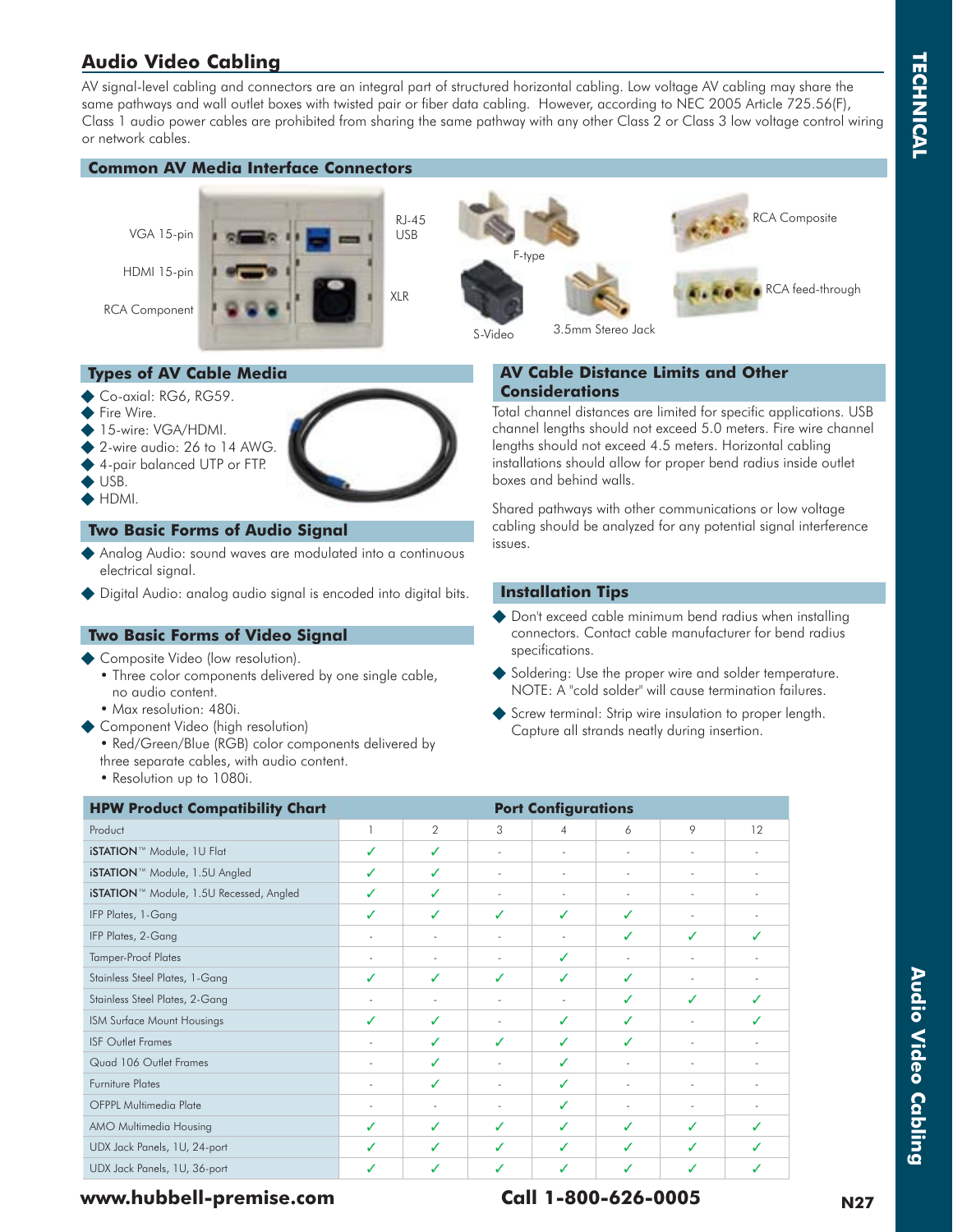### **International Standards**

#### **ISO/IEC 11801 2nd Edition: Information Technology - Generic Cabling for Customer Premises**

The Joint Technical Committee (JTC1) of the International Organization for Standardization (ISO) and IEC released the second edition of ISO/IEC 11801 in 2002. This document is closely aligned with the ANSI/TIA-568-C series of U.S. standards. The recognized backbone and horizontal cables are identical to 568-C, with additional allowance for 120 $\Omega$  ScTP voice cable, and Category 7 applications. Category 7 cable and components are fully shielded and are used primarily in Europe. Channel lengths and cable performance parameters may vary slightly between ISO/IEC and U.S, standards. Refer to the tables below for comparison.

#### **CENELEC EN 50173: Information Technology – Generic Cabling Systems**

The European Committee for Electrotechnical Standardization (CENELEC) produces standards that are also closely aligned with ANSI/TIA and ISO/IEC. British, Canadian and Australian standards also align with CENELEC and ISO/IEC. Refer to the tables below for comparison.

#### **Supported Media - International**

| <b>Designation</b>                | ANSI/TIA-568-C       | ISO/IEC 11801 2nd Ed. 2002 | CENELEC EN-50173-1: 2002 |
|-----------------------------------|----------------------|----------------------------|--------------------------|
| Category 3 (16 MHz)               | Supported            | Supported: Class C         | Supported: Class C       |
| $120\Omega$ Category 3 (16 MHz)   | Not Supported        | Supported: Class C         | Supported: Class C       |
| Category 5e (100 MHz)             | Supported            | Supported: Class D         | Supported: Class D       |
| Category 6 (250 MHz)              | Supported            | Supported: Class E         | Supported: Class E       |
| Category 6A (500 MHz)             | Supported            | Supported: Class EA*       | Supported: Class EA*     |
| Category 7 (600 MHz)              | Not Recognized       | Supported: Class F         | Supported: Class F       |
| 50/125 - 62.5/125 Multimode       | Supported            | Supported                  | Supported                |
| Singlemode Fiber                  | Supported            | Supported                  | Supported                |
| Singlemode Fiber to the Work Area | Not Supported        | Supported                  | Supported                |
| Work Area Outlet Configuration    | 4 Pairs T568A or B   | 4 Pairs T568A Only         | 4 Pairs T568A Only       |
| Stranded Patch Cord Attenuation   | 120% of Horiz. Cable | 150% of Horiz. Cable       | 150% of Horiz. Cable     |

#### **Common International Standards**

| <b>Common Standards</b>     | <b>ANSI/TIA</b> | <b>ISO/IEC</b> | <b>CENELEC</b> | Australia/New Zealand |  |
|-----------------------------|-----------------|----------------|----------------|-----------------------|--|
| Premise Cabling:            | 568-C           | 11801          | 50173          | AS/NZS 3080           |  |
| <b>General Requirements</b> |                 | 2nd Edition    |                |                       |  |
| Pathways/Spaces             | 569-B           | 18010          | 50174-2        | AS/NZS 3084           |  |
| Residential                 | 570-B           |                | 50173-3        | AS/NZS 3086           |  |
| Administration              | $606 - B$       | 14763-1        | 50174-2        | AS/NZS 3085           |  |
| Grounding/Bonding           | J-STD-607A      |                | 50310          |                       |  |

*\* NOTE: Category 6A requirements will be incorporated into ISO/IEC 11801 and CENELEC EN-50173 after the release of the ANSI/TIA-568-C Standards Series.*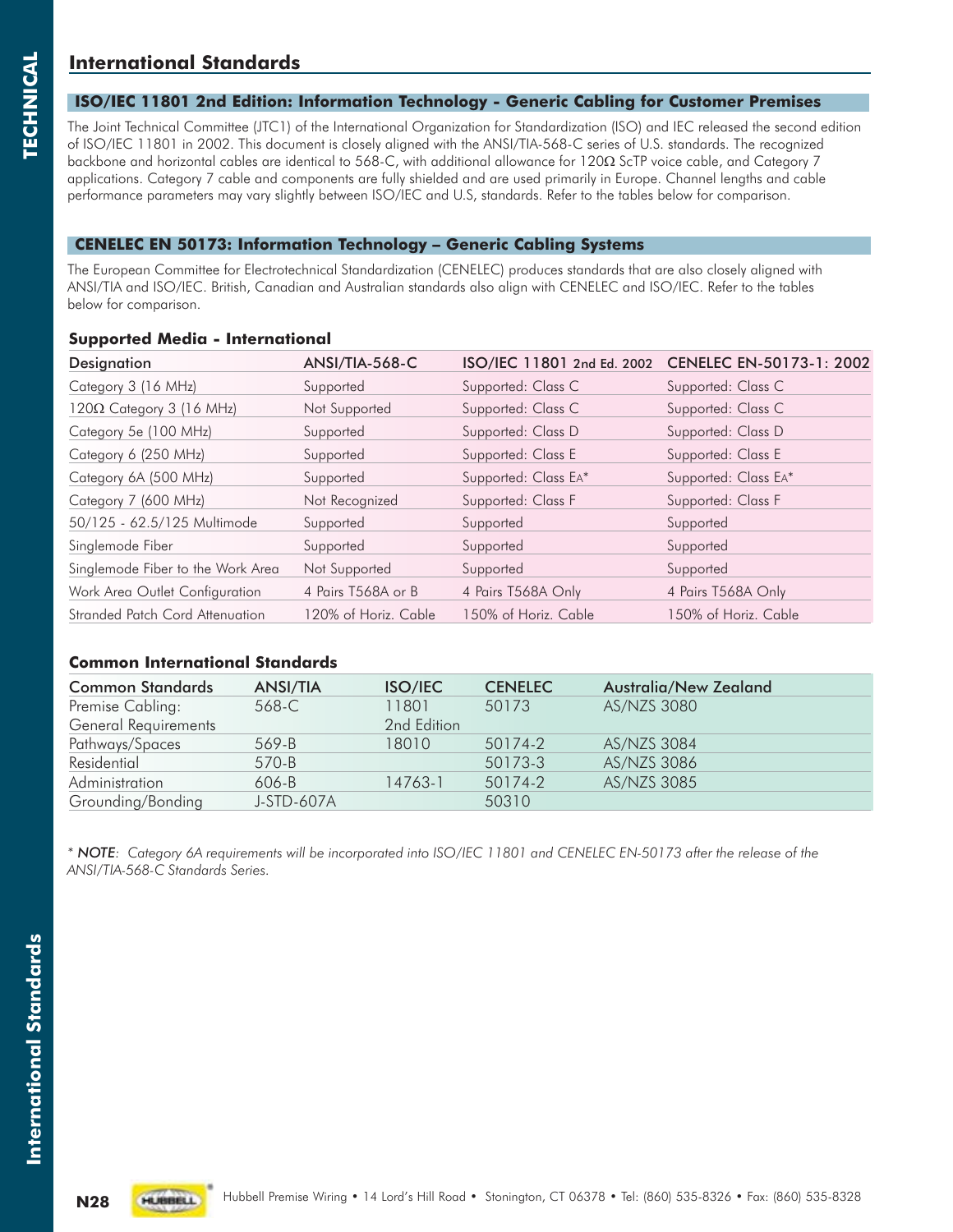### **Applications Guide: Cabling Channel Solutions**

#### **Category 5e/6/6A Solution (without Consolidation Point)**

#### Applications Supported

 **10BASE-T 100BASE-T 1000BASE-T 10GBASE-T ISDN Token Ring ATM 155 TP PMD VoIP**

#### **Hubbell Solutions**

| EIUNNGII JUIUIIUIIJ |                                 |                                 |                                 |
|---------------------|---------------------------------|---------------------------------|---------------------------------|
| <b>Product</b>      | <b>Cat 6A Solution</b>          | <b>Cat 6 Solution</b>           | <b>Cat 5e Solution</b>          |
| Patch Cord          | PC6A Series                     | PCX6 Series                     | <b>PCX5E</b> Series             |
| 2<br>Patch Panel    | <b>HP6A</b> Series              | P6E or PXJ Series               | <b>P5E</b> Series               |
| 3<br>Plates         | <b>IFP</b> or <b>IMF</b> Series | <b>IFP</b> or <b>IMF</b> Series | <b>IFP</b> or <b>IMF</b> Series |
| 4<br>Jack(s)        | HI6A                            | HXJ6                            | HXJ5E                           |
| க<br>Cable          | C6A Series                      | C6 Series                       | C <sub>5</sub> E Series         |



#### **Category 5e/6 Solution (with Consolidation Point)**

|                  |                   | <b>Product</b>      | <b>Cat 6 Solution</b>           | <b>Cat 5e Solution</b>          |
|------------------|-------------------|---------------------|---------------------------------|---------------------------------|
| 10BASE-T         | <b>ISDN</b>       |                     |                                 |                                 |
|                  |                   | Patch Cord          | PCX6 Series                     | <b>PCX5E Series</b>             |
| <b>100BASE-T</b> | <b>Token Ring</b> | Patch Panel<br>(2)  | P6E or PXJ Series               | P5E Series                      |
| 1000BASE-T       | <b>ATM 155</b>    | 3<br>Plates         | <b>IFP</b> or <b>IMF</b> Series | <b>IFP</b> or <b>IMF</b> Series |
|                  | <b>TP PMD</b>     | Jack(s)<br>(4)      | HXJ6                            | HXJ5E                           |
|                  | <b>VolP</b>       | (5)<br>or 110 Block | 6110 Series                     | 110BLK Series                   |
|                  |                   | (6)<br>Cable        | C6 Series                       | C <sub>5</sub> E Series         |

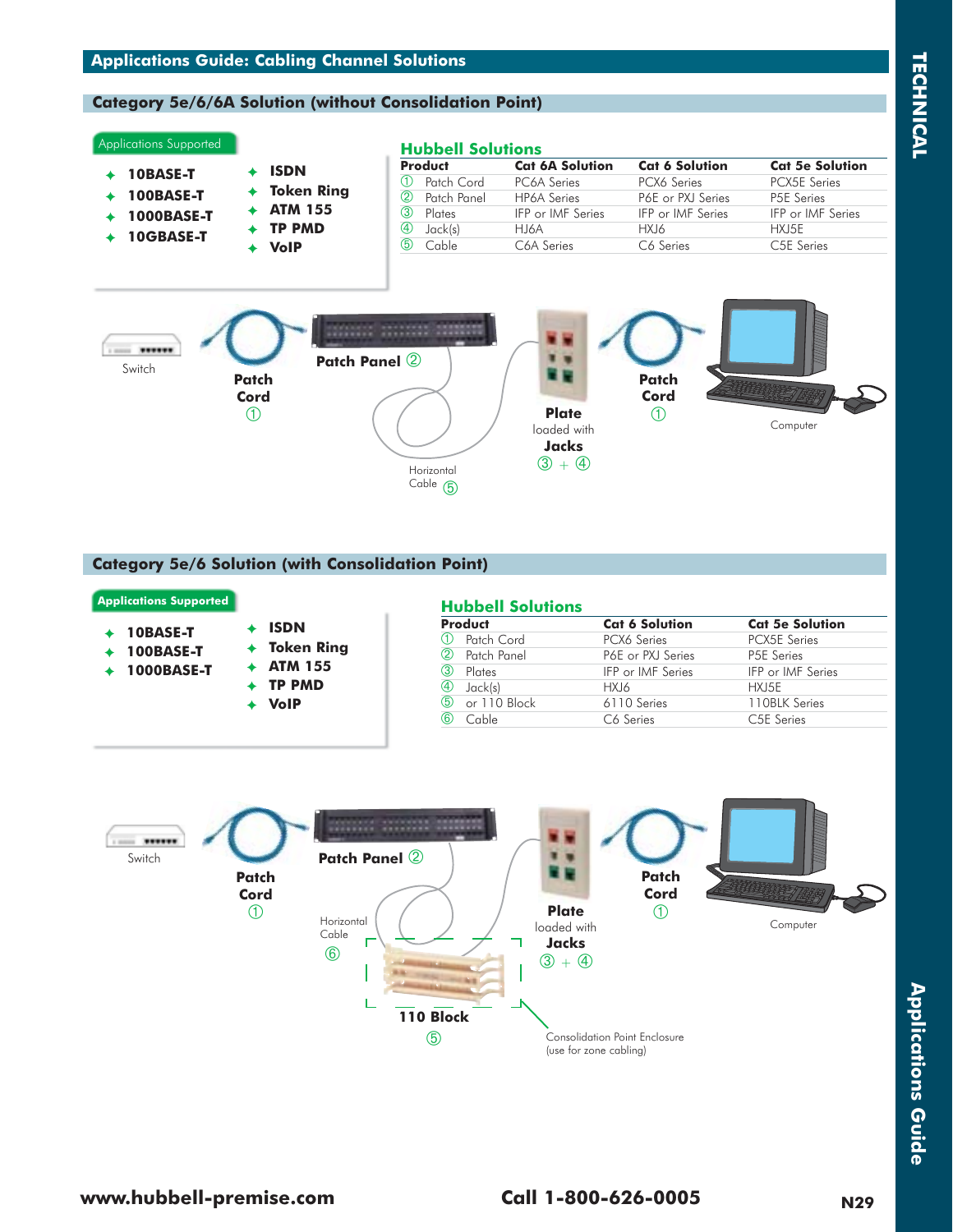### **Applications Guide: Cabling Channel Solutions**

### **25-Pair UTP**

#### Applications Supported

 **10BASE-T 100BASE-T**

#### **Hubbell Solutions**

|               | <b>Product</b>           | 100BASE-T                       | 10BASE-T                        |
|---------------|--------------------------|---------------------------------|---------------------------------|
|               | 1 25-Pair Cable Assembly | 525PS Series                    | Customer Supplied               |
| (2)           | Patch Panel              | MCCXX100BT19*                   |                                 |
| $\circled{3}$ | Patch Cord               | PCX6 Series                     | <b>PCX5E</b> Series             |
| $\circled{4}$ | Plate                    | <b>IFP</b> or <b>IMF</b> Series | <b>IFP</b> or <b>IMF</b> Series |
| $\circledS$   | Jack(s)                  | HXJ6 Series                     | HXJ5E Series                    |

\* **XX** changes with port capacity, length or style, depending on the product.



#### **Fiber Solutions**

#### **Hubbell Multimode Solutions Fiber Solution** 1 Patch Cord DFPSC Series<br>2 Patch Panel FPR/FCR Serie Patch Panel FPR/FCR Series<br>Plates IFP IMF or AFP  $\frac{1}{4}$ IFP, IMF or AFP Series Fiber connector OPTICHANNEL™ OR 2CLICK® Series Applications Supported **1000BASE-SX/LX ATM (Fiber) 10GBASE-SX/LX**



#### *Fiber Application Notes*:

- *For 10GBASE-SX, use laser-optimized 50/125*m multimode cable, cords and connectors.
- *For 10GBASE-LX, use singlemode cabling and components.*

#### *Fiber Supportable Distances:*

*• See table on page N7.*

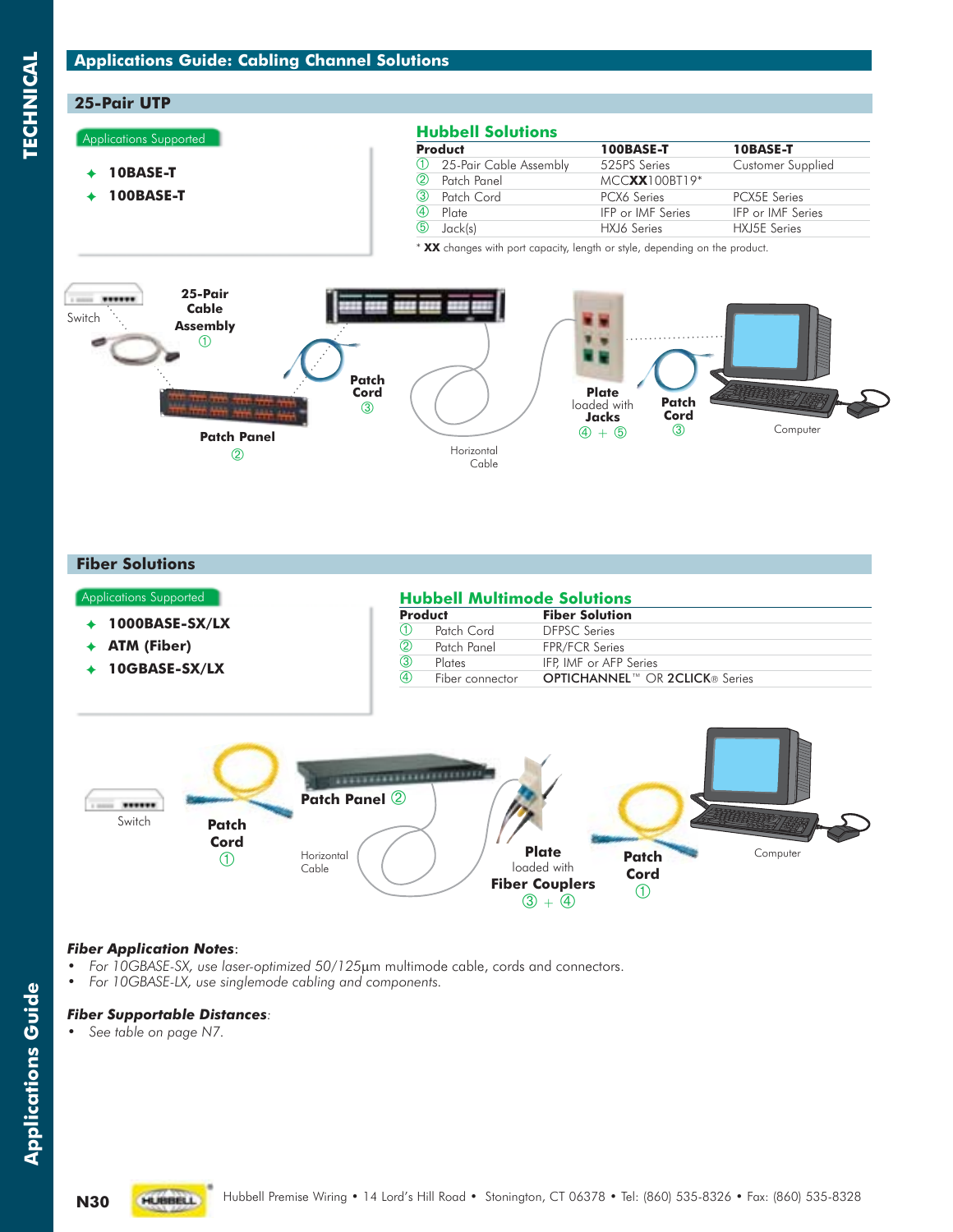#### 10GBASE-T

IEEE 10-Gigabit Ethernet data transmission. 100BASE-T

IEEE Fast Ethernet standard baseband (single channel) data transmission at 100 Mbps over twisted pair copper wiring.

#### 1000BASE-T

IEEE Gigabit Ethernet standard baseband (single channel) data transmission at 1000 Mbps over twisted pair wiring.

#### 1000BASE-LX

IEEE Gigabit Ethernet standard baseband (single channel) data transmission at 1000 Mbps over fiber optic cable using long wavelength lasers, typically 1300nm.

#### 1000BASE-SX

IEEE Gigabit Ethernet standard baseband (single channel) data transmission at 1000 Mbps over fiber optic cable using short wavelength lasers, typically 850nm.

#### AACRF (Attenuation to Alien Crosstalk Ratio, Far End)

The difference in dB between the AFEXT from a disturber pair and the insertion loss of a disturbed pair within a surrounding link or channel.

#### ACR (Attenuation-to-Crosstalk Ratio)

A cable performance parameter computed by subtracting the insertion loss (attenuation) of a pair from the near end crosstalk value. See NEXT.

#### Adapter

An interconnect device through joins similar or dissimilar connectors.

#### AFEXT (Alien Far End Crosstalk)

Signal coupling from energized pairs in a disturber cable or components into pairs within surrounding cables or components, measured at the far end.

#### Alien Cross-talk (ANEXT)

Unwanted signal induced into pairs within a cable from surrounding cables.

#### Anaerobic Adhesive

An adhesive that cures in the absence of air.

#### ANEXT (Alien Near End Crosstalk)

Signal coupling from energized pairs in a disturber cable or component into pairs within surrounding cables or components, measured at the near end.

#### Attenuation

The reduction in strength of an electrical or optical signal through a medium or interconnect. Expressed in decibels (dB) relative to a reference signal. Also known as insertion loss.

#### AWG (American Wire Gauge)

A wire sizing convention based on the number of draw steps. The larger the AWG number, the smaller the wire diameter.

#### AXT (Alien Crosstalk)

A measure of signal coupling from energized pairs in a disturber cable or component into disturbed pairs within surrounding cables or components.

#### Backbone Cabling

The permanent cabling structure that originates from the main cross connect in the equipment room. The backbone cabling links telecommunications rooms and other buildings in a campus to the main

cross connect. Also referred to as vertical cabling.

#### Balance

A condition where all complex electromagnetic fields are perfectly equal and opposite.

#### Bandwidth

The permissible range of transmission frequencies of a communications system. Expressed in Hertz (cycles per second).

#### BER (Bit Error Rate)

The fraction of total bits transmitted that are erroneous. Caused by EMI or crosstalk.

#### BNC Connector

A bayonet (push and turn) style coax cable connector.

#### Bonding

The permanent joining of conductors to the building grounding infrastructure.

#### Building Automation System (BAS)

An intelligent network of devices, cabling, and equipment that provides automated control of building services such as lighting, climate, and fire detection.

#### Building Entrance

The physical location where outside plant (OSP) cables penetrate the building.

#### Campus

In terms of networking, a campus refers to multiple buildings interconnected together.

#### Category 5e

Balanced twisted-pair cabling specifications characterized from 1 MHz to 100 MHz frequency range. Replaces Cat 5 with new parameters such as PSNEXT, RL, ELFEXT, and more stringent NEXT performance.

#### Category 6

Balanced twisted-pair cabling specifications characterized from 1MHz to 250 MHz frequency range.

#### Category 6A

Balanced twisted-pair cabling specifications for Augmented Category 6 performance, characterized from 1MHz to 500MHz frequency range.

CATV (Community Antenna Television) A local cable TV network that receives signal from a master antenna.

#### CCTV (Closed Circuit Television)

A private TV system in which signal is transmitted to a limited number of receivers.

#### Central Office

A common carrier switching center that serves a region of subscribers in a local loop.

#### Channel

The end-to-end transmission path, which includes the horizontal permanent link, equipment cord and cross connect cord. See Permanent Link.

#### Characteristic Impedance

The impedance of a transmission line, which when terminated at the near end, would make the line appear infinitely long. A line terminated at its characteristic impedance would have no standing waves or reflections, and a constant ratio of voltage to current at any frequency along the line.

**www.hubbell-premise.com Call 1-800-626-0005 N31**

#### **Chrominance**

The color portion of a video signal. See also Luminance.

#### Cladding

The glass layer surrounding the core of an optical fiber, having a different index of refraction than the core. The cladding permits total internal reflection within the core.

**TECHNICAL**

**TECHNICAL** 

#### Cleave

A flat 90° break separation of an optical fiber, initiated by crack propagation.

#### Collision Detection

The ability of an Ethernet network to detect simultaneous (colliding) signal traffic.

#### Component Video

Baseband analog (video) signal comprised of three discrete RGB colors (red, green, blue). Each color is delivered through a separate cable to produce a high resolution RGB signal.

#### Composite Video

Baseband analog (video) signal from a single channel containing color but no audio signal.

#### Consolidation Point

An interconnection point in the horizontal cabling between the horizontal cross connect and the work station. See Interconnection.

#### Core

The central region of an optical fiber through which light transmits.

#### Cross Connection

A connection point where distribution cables are joined to equipment cables or to other cables using patch cords.

#### Crosstalk

Unwanted signal induced between separate conductors or cables. See also Alien Crosstalk.

#### Data Terminal Equipment (DTE)

Office equipment such as phones and modems that are powered by DC voltage.

#### Decibel (dB)

A standard measure of gain or loss of signal power relative to a reference value.

#### Delay Skew

The difference in propagation delay between any two pairs within a cable.

#### Demarcation Point

The connection interface between the service provider cabling and the customer cabling.

#### **Dielectric**

A non-metallic, non-conductive material used for wire or coax cable insulation.

#### Digital Signal

An electronic signal that changes rapidly from one state to another in discrete steps.

#### Distribution Frame

A structure through which backbone interconnections or cross-connections are made. Main and intermediate distribution frames are known as MDF and IDF respectively.

**Glossary**

#### Duplex

Simultaneous transmission in both directions.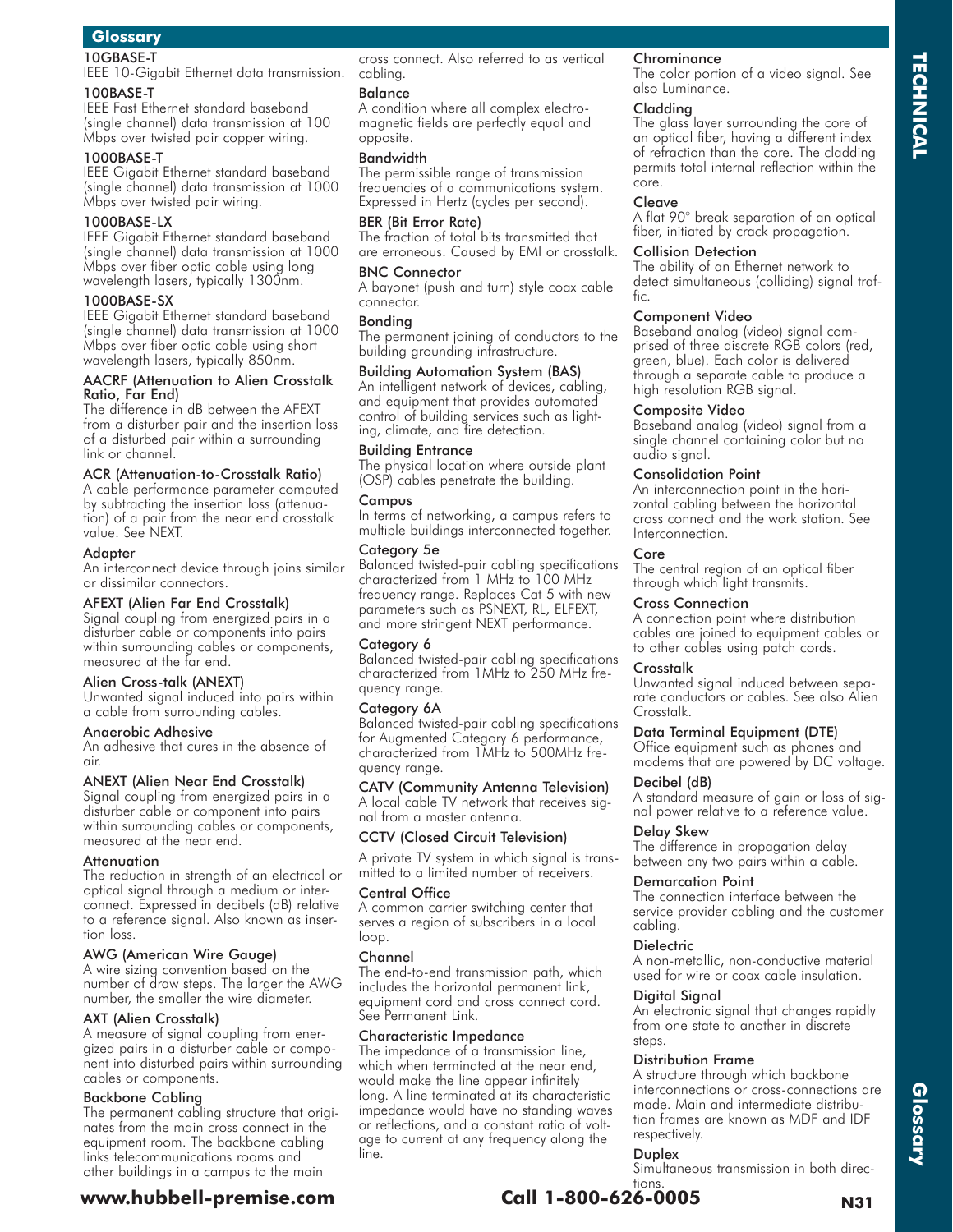**TECHNICAL**

**ECHNICAL** 

#### Earth Ground

An electrical connection to earth ground by a grounding electrode system.

#### EMI (Electromagnetic Interference)

Radiated or conducted electromagnetic energy that has an undesirable affect on equipment or signal transmissions. Also referred to as noise, which increases bit error rate (BER).

#### Entrance Facility (EF)

A code-compliant room or enclosed space that supports the entry of outside public and private network service cabling.

#### Equipment Room (ER)

An environmentally controlled room or space dedicated to housing telecommunications equipment and main cross connect hardware.

#### Ethernet

A LAN protocol using a logical bus structure and carrier sense multiple access with collision detection (CSMA/CD). Governed by the IEEE-802.3 series of standards.

#### F Connector

A 75 ohm coax connector typically used for cabling using patch cords. television and video equipment.

#### Ferrule

A cylindrical element of a fiber optic connector that provides central alignment of the fiber.

#### FEXT (Far End Crosstalk)

A measure of unwanted signal coupling from a pair energized by a transmitter at the near end, into surrounding pairs at the far end relative to the transmitter signal level.

#### Fiber Optics

The technology of light transmission through glass optical fiber by means of total internal reflection.

#### Fire-Rated Poke-Through

A cable outlet or distribution device suitable for penetration through fire-rated floors.

#### Firestopping

The process of installing fire-rated materials into wall or floor penetrations to reestablish the fire rating of the barrier.

#### Full Duplex

Simultaneous bi-directional signal transmission through a media. See half duplex.

#### Fusion Splice

The process of joining glass optical fibers together using a controlled electric arc.

#### GHz (GigaHertz)

A unit of frequency equal to 1 billion hertz, or 1 million megahertz.

#### Grounding Electrode (GE)

A copper clad steel rod or plate secured underground to provide a common low impedance conductive path to the soil. The GE is the primary grounding point for all electrical and telecommunications equipment.

#### Grounding Electrode Conductor (GEC)

A conductor that is bonded to the grounding electrode that provides a common ground connection for equipment and distributed grounding backbones. See also TMGB, TBB.

#### Grounding Equalizer (GE)

A 6AWG conductor that connects multiple telecommunications bonding backbones (TBB's) in a multistory building. The GE reduces potential differences between TBB's.

#### Ground Loop

Ground current induced by voltage differences between grounding points. A ground loop represents poor grounding practice and can cause interference in a LAN.

#### Headroom

A measure in decibels of the amount in which a communications system exceeds the specified performance limits.

#### Home Run

A pathway or cable without any splices or intermediate termination points.

#### Horizontal Cabling

The cabling from the horizontal cross connect in the TR to the work area outlet.

#### Horizontal Cross Connect (HC)

A connection point in the TR where the horizontal cabling joins to the backbone

#### Hybrid Cable

A single sheath cable containing any combination of UTP, fiber or coax.

#### Impedance

The total opposition to flow of alternating current by resistive, capacitive, and inductive elements, expressed in ohms.

#### Innerduct

A non-metallic flexible round conduit that is installed within larger pathways.

#### Insertion Loss

The decibel reduction (attenuation) in received signal power through a mated connector pair or cable link.

#### Interconnection

The direct connection between horizontal distribution cables, typically by punch-down, without using patch cords. Interconnections are used mostly in consolidation points.

#### Intermediate Cross Connect (IC)

A cross connect between the first and second level backbone cabling.

#### Internet Protocol (IP)

Software in the network layer that tracks device address, routes outgoing messages, and recognizes incoming messages. See TCP/IP and OSI Model.

#### **Interoperability**

The ability of equipment from several vendors to function seamlessly together using a common set of protocols.

#### ISDN (Integrated Services Digital Network)

A digital communications facility that provides end-to-end voice/data and video/ audio over a public switched telephone network (PSTN).

#### Jack

The female connector of a plug/jack mated pair. A jack is used in the work area outlet.

#### Jumper

A twisted pair cable segment without connectors. Contrast with Patch Cord.

#### LAN (Local Area Network)

A non-public data communications network confined to a limited geographic area, with customer-owned servers and peripherals.

#### LC Connector

A single channel fiber small form factor connector (SFF) with a 1.25mm diameter ferrule.

#### LED (Light Emitting Diode)

A semiconductor diode that transforms an electronic input signal to an incoherent photonic output. LED's are use for multimode systems.

#### Luminance

The measurable intensity, or brightness information portion of a video signal. See also Chrominance.

#### Main Cross Connect (MC)

The primary cross connection point between core network equipment cables, first level backbone and entrance cables.

#### Metropolitan Area Network (MAN)

A data communications network spanning a geographical area the size of a large city. See also Wide Area Network (WAN).

#### Microbend

A microscopic bend in an optical fiber that causes optical signal loss and distortion. A microbend can cause fiber breakage over time.

#### Micron (mm)

One micron is equal to one millionth of a meter. Optical fiber is measured in microns.

#### Microwave

Electromagnetic waves in the range of 1 to 30 GHz, used for wireless voice, data and video transmission in a linear path through the atmosphere, or hard-wired through coaxial cable.

#### Mission Critical

With regard to a data network, Mission Critical is the reliable delivery of long-term uninterrupted service, at stated performance levels, to assure continuous operation of the enterprise critical functions.

#### MHz (Mega Hertz)

A unit of frequency equal to one million Hertz.

#### Modal Dispersion

The effect of multimode light pulses traveling in different paths through an optical fiber. High order modes, which travel in the outer core are delayed relative to low order modes that travel faster through the inner core. See Differential Mode Delay.

#### Mode

A bundle of light rays that travel in one direction. See Multimode and Singlemode.

#### Multimode Fiber

A large core optical fiber, typically 50 or 62.5 microns, which transmits light in randomly varying internal paths. Contrast with singlemode optical fiber.

#### MUTOA

Multi-User Telecommunications Outlet Assembly. A multi-port horizontal cabling outlet that serves a group of individual work areas.

#### Nanometer (nm)

A unit of length equal to one billionth of a meter, typically describing fiber operating wavelengths.



**Glossary**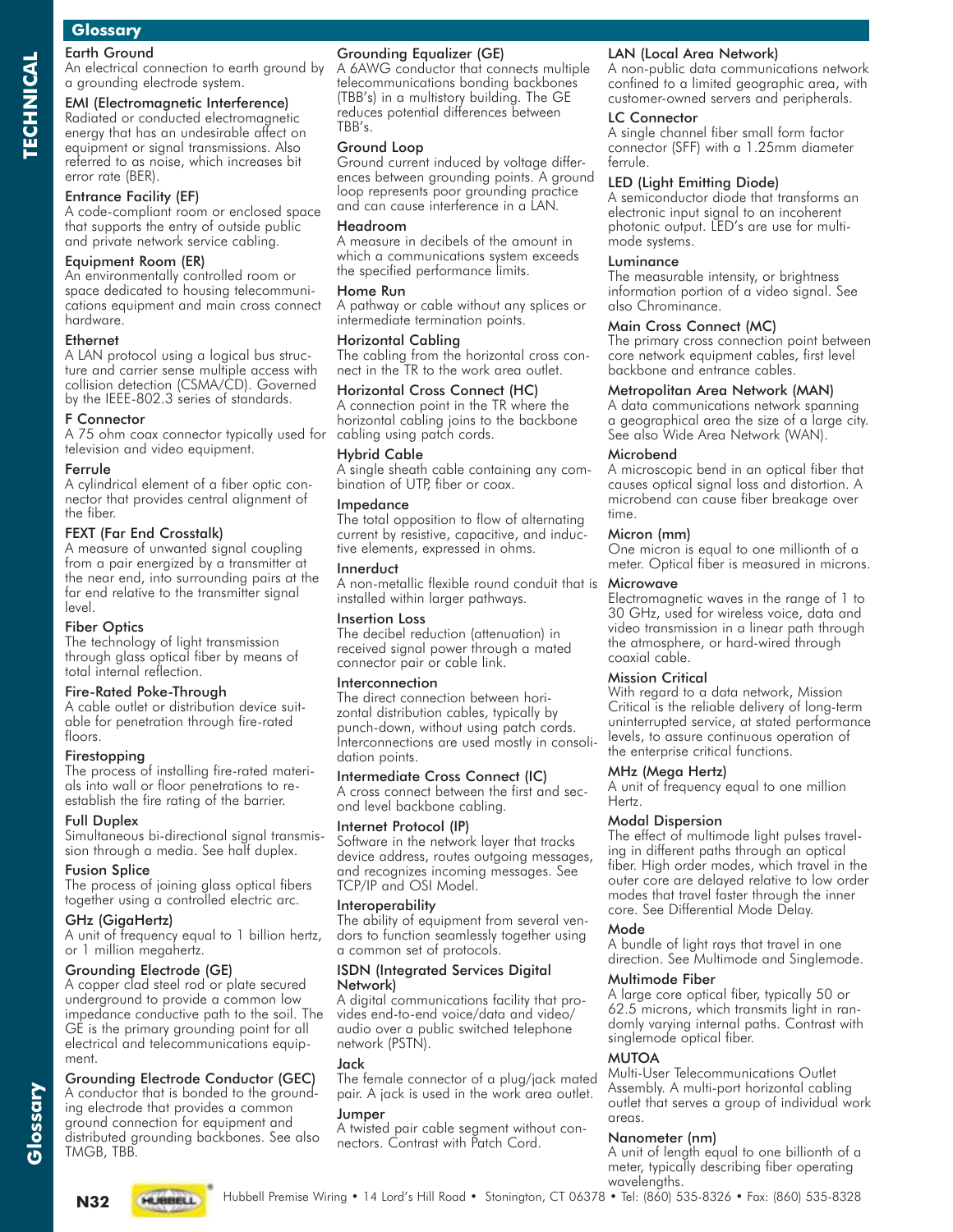### NEXT (Near End Crosstalk)

A measure of unwanted signal coupling from a single pair energized by a transmitter at the near end, into surrounding pairs at the near end relative to transmitter signal level.

#### Node

A common connection point in a network, such as a Hub.

#### Nominal Velocity of Propagation (NVP) The ratio of actual signal speed to the velocity of light in a vacuum.

Ohm  $(\Omega)$ 

A measure of electrical resistance, or impedance such as  $75\Omega$  coax cable.

#### Open Architecture

Computer or network hardware and software that is interoperable across multiple vendors and flexible to permit customization.

#### Open Office

An open-air floor space of multiple offices (cubicles) separated by moveable partitions.

#### Open Systems Interconnection (OSI) Reference Model

A seven-layer gateway architecture developed by ISO. The seven layers are: Physical, Data Link, Network, Transport, Session, Presentation, and Application.

#### Optical Fiber

A continuous round glass medium, typically 125 microns outside diameter, having a core and cladding layer of specific indices of refraction that permit transmission of light waves. See Core, Cladding Multimode Fiber and Singlemode Fiber.

#### OTDR (Optical Time Domain Reflectometer)

An instrument that transmits signal and measures back-reflected signal to characterize faults along an optical fiber, such as splices, mated pairs, microbends or fiber breaks.

#### Outlet (Telecommunications)

A connecting device, typically in a wall or partition, that provides a connection point between the work area cord and the horizontal cabling.

#### Outside Plant (OSP)

Telecommunications cabling and equipment from the Local Exchange Carrier (LEC) or interbuilding backbone cabling that is physically located outside, either underground, aerial, or wireless towers.

#### Packet

A bundle of data in binary form, organized for transmission. A packet consists of: 1) a header for control and address information, 2) Text (or payload), and 3) a trailer for error correction and detection.

#### Patch Panel

A multi-port cross connect field of connectors that facilitates administration, and moves, adds, or changes (MAC's).

#### Patch Cord

A length of cable with a plug connector on each end. Contrast with Jumper.

#### Pathway

An open or closed channel, such as a conduit or wire tray, which is used for routing, distribution, and protection of telecommunications cables.

### Physical Layer

The lowest level in the OSI model, that which includes the mechanical connection of devices to the transmission medium to gain physical access to the LAN.

An installed segment of horizontal or back-

#### Plenum Cable

Permanent Link

each end.

A cable with low smoke insulation that is suitable for placement in air handling spaces.

#### Plug

The male version of a cable connector, typically mounted to a patch cord or fiber backbone behind the patch panel.

#### Port

A physical connection node to a network, either in the equipment or in the LAN cabling.

#### Poke Through System

See Fire-Rated Poke-Through.

#### Polarity

The designation of positive and negative in electrical terms, or the distinction between transmit (Tx) or receive (Rx) in telecommunications. Polarity is typically color coded or marked on the hardware.

#### Power Budget

The difference between optical transmitter power and receiver sensitivity in dB.

#### Private Branch Exchange (PBX)

A customer-owned premises telephone switching console for internal routing of phone calls received from one or more outside lines.

#### Propagation Delay

The elapsed time it takes for a signal to travel from the transmitter to the receiver. in a vacuum. See Delay Skew.

#### PSAACRF (Power Sum Attenuation to Alien Crosstalk ratio, Far-End)

The difference in dB between the PSAFEXT from multiple disturbing pairs and the insertion loss of a disturbed pair within a surrounding link or channel.

#### PSACR (Power Sum Attenuation to Crosstalk Ratio)

A computation by subtracting pair insertion loss (attenuation) from the power sum near end crosstalk value. See PSNEXT.

#### PSAFEXT (Power Sum Alien Far-End Crosstalk)

The power sum signal coupling from multiple disturbing pairs to a disturbed pair within a surrounding link or channel, measured at the far end.

#### PSANEXT (Power Sum Alien Near-End Crosstalk)

The power sum signal coupling from multiple disturbing pairs to a disturbed pair within a surrounding link or channel, measured at the near end.

#### PSNEXT (Power Sum Near End Crosstalk)

A measure of unwanted signal coupling into a single pair at the near end from all other surrounding pairs energized by transmitters at the near end. See NEXT.

#### PSELFEXT (Power Sum Equal Level Far End Crosstalk)

bone cable having connecting hardware on A measure of unwanted signal coupling into a single pair at the far end from all other surrounding pairs energized by transmitters at the near end, normalized by the insertion loss of the pair.

**TECHNICAL**

**TECHNICAL** 

#### Pull Box

An in-line conduit or raceway box with an access cover to facilitate cable feed through corners and bends.

#### Rack Unit (RU)

An increment of vertical rack space. 1 RU is equal to 1.75 inches.

#### Raised Floor

A modular floor constructed over a concrete base having posts, stringers and removable plates for access to the space below. Also referred to as an access floor.

#### RCDD

Registered Communications Distribution Designer. A professional certification granted by BICSI that is base on experience, credentials, and passing an exam.

#### Refractive Index

The ratio of velocity of light in a medium to the velocity of light in a vacuum. A property of the core and cladding of an optical fiber. Also referred to as index of refraction.

#### Return Loss

The measure of back-reflected signal intensity in copper or fiber transmission line.

### RFI (Radio Frequency Interference)

Electromagnetic interference at radio frequencies, typically between 500 kHz and 30 GHz. See EMI.

#### RGB (Red-Green-Blue)

The three primary colors used in component video signal processing.

#### Riser Cable

Expressed as a fraction of the speed of light Cable that is rated for vertical applications, such as high strength backbone.

#### Router

An intelligent, multi-protocol, central network switching device that monitors, processes, and directs data traffic among multiple LANs, MANs or WANs. Contrast with Hub, which is a non-intelligent device.

#### SC Connector

A single channel push-pull type fiber connector with a 2.5mm diameter ferrule. Also referred to as 568SC or subscriber channel connector. Duplexing needs a separate clip.

#### Shielded Twisted Pair Cable (STP and ScTP)

A balanced twisted pair cable with an overall metal shield for EMI/RFI immunity. STP uses a foil shield , and ScTP uses a perforated metal screen shield.

#### Server

A high-capacity client-shared computer that functions as the central core of a network. The server holds the network operating system, e-mail, shared files, and programs.

#### Service Entrance

The location where the service provider's cabling enters the building. See Entrance Facility.

**www.hubbell-premise.com Call 1-800-626-0005 N33**